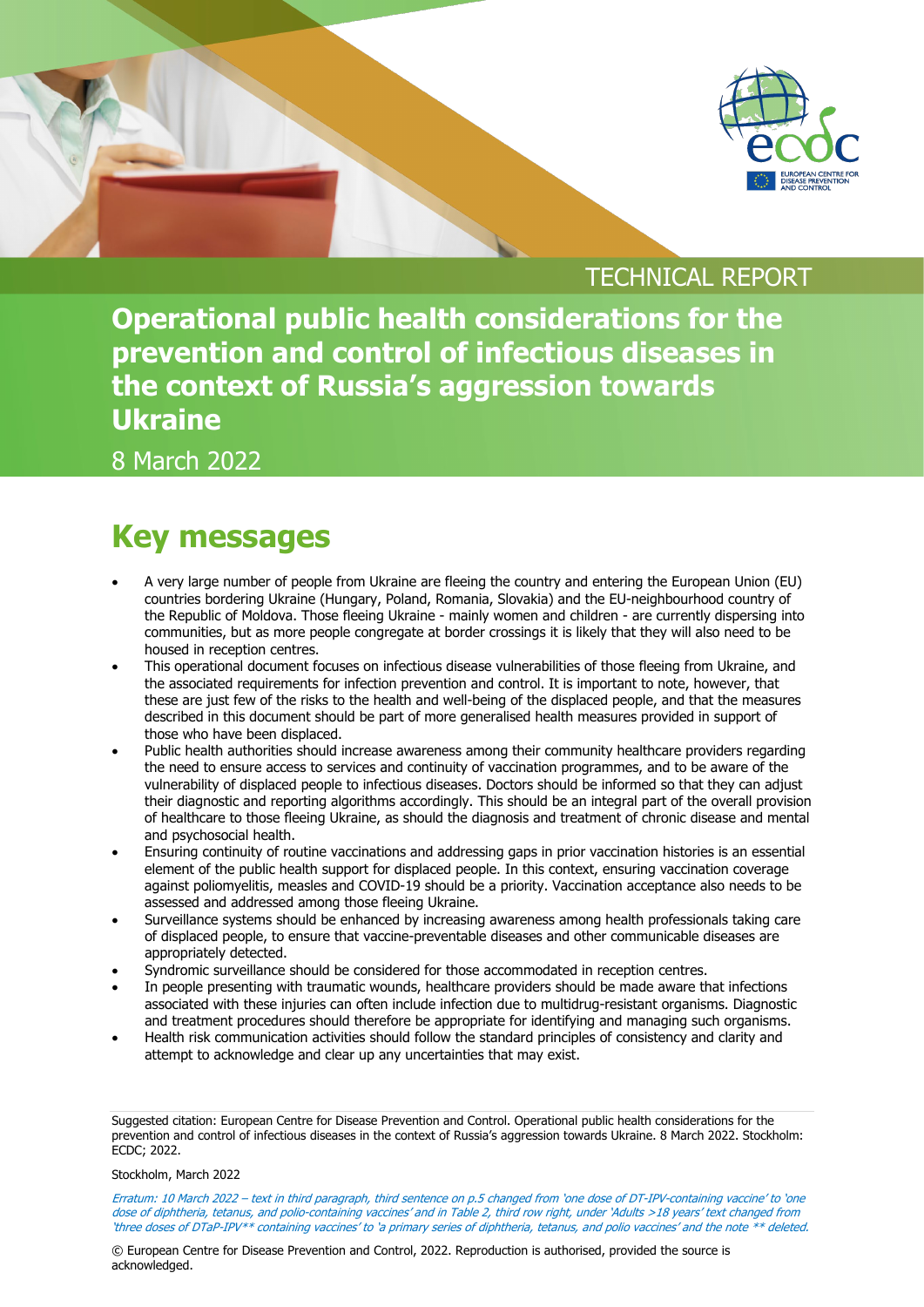# **Scope of this document**

This document aims to provide operational guidance for the prevention and control of infectious diseases in the context of mass exodus of displaced people from Ukraine. It is important to note, however, that these are just few of the risks to the health and well-being of the displaced people, and that the measures described in this document should be part of a more generalised health measures, including diagnosis and treatment of chronic disease and mental and psychosocial health.

## **Target audience**

The priority target audience for this guidance is public health authorities, frontline healthcare workers and general practitioners in the EU countries bordering Ukraine (Hungary, Poland, Romania, and Slovakia), the EU neighbourhood country of the Republic of Moldova and other EU/EEA countries receiving displaced people from Ukraine.

## **Background**

Since the onset of Russia's aggression towards Ukraine on 24 February 2022, and as of 6 March 2022, more than 1.6 million Ukrainians have fled to Poland, Hungary, Moldova, Slovakia, Romania, and from there a proportion are dispersing to other EU/EEA countries [1].

Media citing the European Commissioner for Humanitarian Aid and Crisis Management report that 'for the humanitarian situation overall, the currently expected number of displaced Ukrainians is over seven million' [2]. The same source, citing United Nations (UN) estimates, reported that around seven million Ukrainians will be internally displaced and an additional four million are expected to flee the country.

The majority of these people are currently women and children who, according to media reports, have spent up to 60 hours at border crossings in very low temperatures [3].

According to information that ECDC has received from the countries bordering Ukraine, the majority of those arriving are dispersing into the community or in transit to other EU countries. A certain number of people are staying in the reception centres at the borders, although the number varies for each country. However, as the situation escalates this may change rapidly as more people flee Ukraine.

To facilitate border crossing, some of the border countries (e.g. Poland [4], Romania [5] and Slovakia [6]) have scaled down COVID-19 travel restrictions. In addition, the European Commission (EC) has provided operational guidelines to facilitate border crossings at the external borders to Ukraine [7] and the European Council has adopted a temporary protection directive for Ukrainians fleeing to neighbouring EU Member States [8].

# **1. Infectious disease vulnerabilities of specific relevance**

Displaced people entering the EU/EEA from Ukraine may be vulnerable to developing certain infectious diseases, particularly as a result of their temporary living conditions and the situation they face during displacement. It is important that they benefit from the same level of protection as the host country population in terms of infectious disease prevention and control measures, including those diseases which can be prevented by routine vaccinations. However, those arriving may be subject to specific risks due to the increased incidence of various infectious diseases in their country of origin, the disrupted living conditions before and during their displacement and difficulties accessing healthcare in the host country. This section aims to provide information on infectious disease vulnerabilities and occurrence reported in Ukraine which would need to be monitored in those fleeing the aggression and entering EU/EEA countries.

When providing care for the displaced people, healthcare practitioners should pay particular attention to several communicable diseases, as part of an integrated approach to healthcare provision [9,10]. In some circumstances, it may be appropriate to establish syndromic surveillance to enable the rapid detection of high priority diseases (further details are provided in Annex 2).

Those arriving from Ukraine, particularly children, may be more vulnerable to vaccine-preventable diseases (see 2.1) and poliomyelitis and measles should be considered priority diseases for monitoring and surveillance (see. 3.1 and Table 1).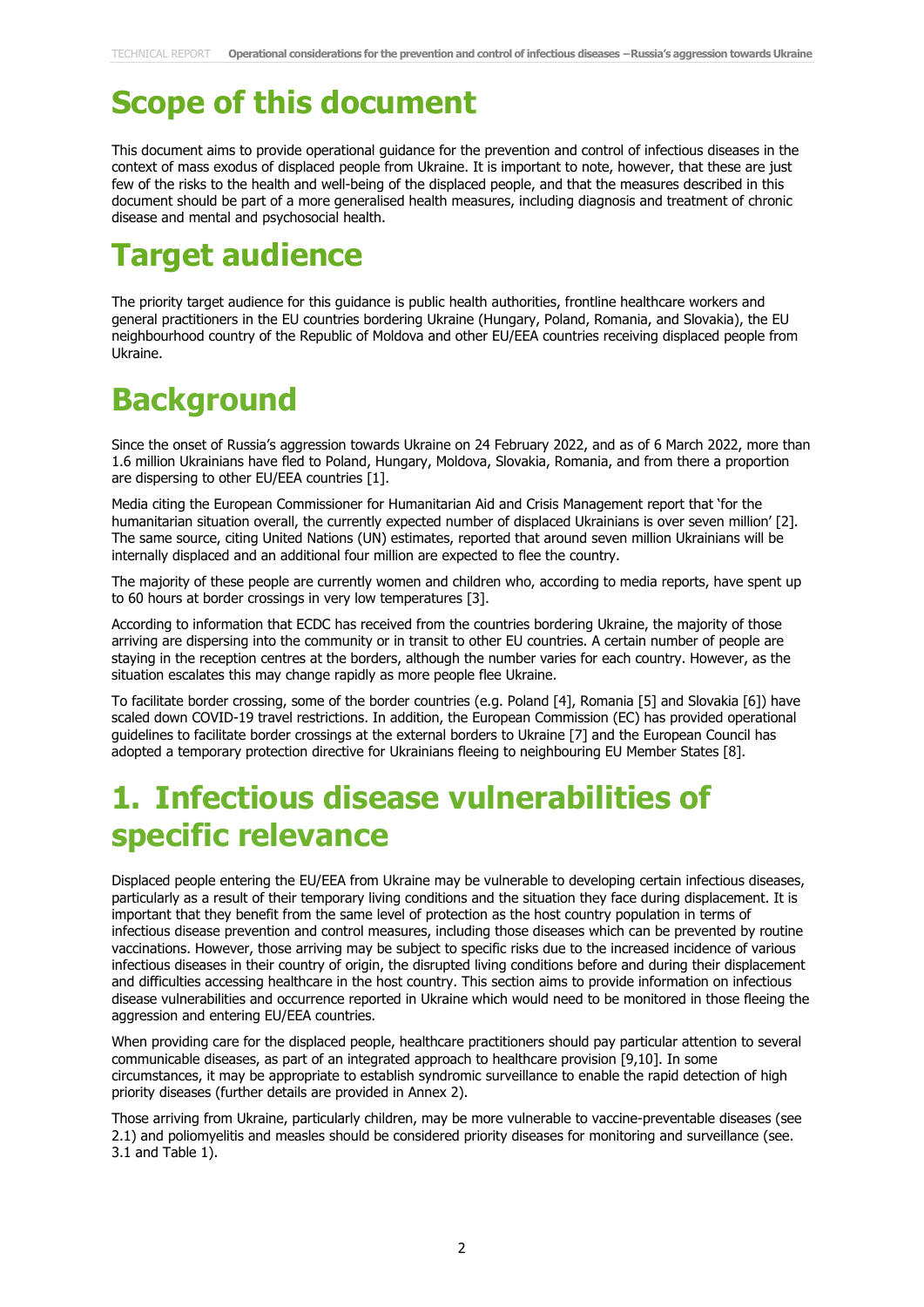In Ukraine, there is still considerable vulnerability to polio particularly for children <6 years of age, primarily due to the insufficient level of vaccination coverage (see Table 1). Overall vaccination coverage for polio was 80% in 2021 and this level of coverage has not been exceeded in recent years. Vaccination coverage varies depending on the age group and the region of the country, ranging from around 60% to 99% [11]. In certain oblasts in the west of Ukraine, the vaccination coverage is considerably lower than in the neighbouring host countries. A national vaccination campaign began on 1 February 2022, but this was disrupted by Russia's aggression. Both injectable and oral polio vaccines are used in Ukraine [12].

Vulnerability to measles is also a serious concern, as the overall vaccination coverage for two doses of measlescontaining vaccine (81.9% in 2020 [13]) is insufficient to prevent outbreaks. The number of cases reported in Ukraine fell significantly in 2020 and 2021 compared to the two previous years (see Table 1), which may be explained by non-pharmaceutical measures such as lockdowns due to the COVID-19 pandemic. Crowding in bomb shelters and reception centres could facilitate the start of a measles outbreak particularly as spring coincides with the natural seasonality of the disease.

Since the start of the COVID-19 pandemic and as of 2 March 2022, a total of 4 849 022 confirmed SARS-CoV-2 infections and 106 239 COVID-19 deaths have been recorded in Ukraine [14]. Emergence of the Omicron variant of concern [15] resulted in the fourth and largest wave of SARS-CoV-2 transmission in the country (Figure 1), which recorded its highest 7-day average daily case rate of 35 978 cases as recently as 10 February 2022 [16]. Although the number of sequences submitted to the GISAID-EpiCoV database in recent weeks has been very limited, available sequence data indicate that Omicron is currently the principle variant in circulation [17]. Six COVID-19 vaccines are approved for use in Ukraine: Spikevax, Comirnaty, COVID-19 Vaccine Janssen, Vaxzevria, Covishield and CoronaVac [18]. Data as of 23 February 2022 show that uptake of a primary COVID-19 vaccination series in the total population (35.0%) [19] is substantially lower than the EU/EEA average (71.7% as of 1 March 2022) [15]. Vaccine uptake is uniformly low across adult age groups, including those aged over 60 years, who are at greatest risk of severe disease [20].





#### \* Please note the differences in y-axis scales.

Source: Joint ECDC-WHO Regional Office for Europe Weekly COVID-19 Surveillance Bulletin [20].

Seasonal influenza is also still circulating. Low vaccination coverage against seasonal influenza has been reported for the season 2021−2022 in Ukraine, with only 164 939 people vaccinated since the beginning of the current influenza season as of week 7 in 2022 (ending 20 February 2022). Vaccination coverage was also low in 2021, with approximately 167 000 individuals vaccinated.

Tuberculosis (TB) remains a major public health problem and a priority communicable disease in Ukraine. According to the 2021 annual tuberculosis surveillance and monitoring in Europe, based on 2019 data, Ukraine reported the second highest number of TB cases (28 539), with an incidence of 65 cases per 100 000 and a mortality rate of 7.3 deaths per 100 000. Ukraine is one of 10 countries globally with the highest burden of multi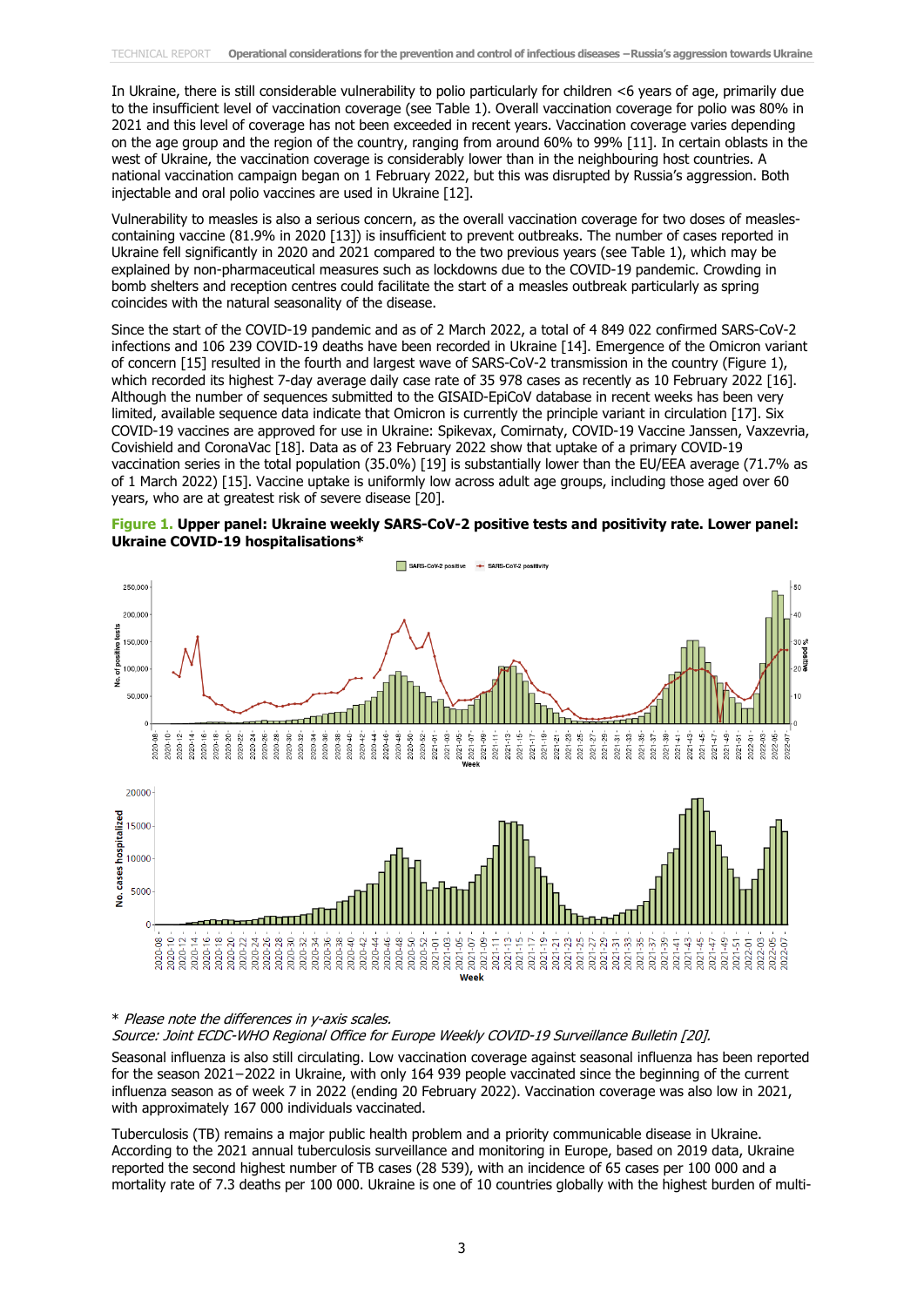drug resistant tuberculosis (MDR-TB), and in 2019 Ukraine reported 27% MDR-TB among new cases (4 490 cases). Ukraine also has the second highest prevalence of HIV/TB coinfection (26%) in the World Health Organization (WHO) European Region (7 800 cases in 2019).

HIV remains a public health issue and a priority communicable disease in Ukraine. According to the 2021 annual HIV surveillance report in Europe, based on data from 2020, Ukraine reported 15 658 new HIV diagnoses [21]. In 2020, the rate of HIV diagnosis for Ukraine was the second highest in the WHO European Region: 37.5 per 100 000 population compared to the EU rate of 3.3 per 100 000 population [21]. In 2020, it was estimated that 257 000 people were living with HIV in Ukraine [22]. In 2020, it was estimated that 146 000 of those living with HIV in Ukraine were receiving antiretroviral medication (57% treatment coverage) [22]. Treatment coverage in the EU is estimated to be at 82% [22].

Given that reports in the media have described displaced Ukrainians as fleeing with their pets, the European Commission has decided to ease the process for non-commercial movement of pet animals into EU territory in the context of the Ukrainian crisis [23]. It should also be borne in mind that rabies is still endemic in sylvatic animals, as well as in dogs and cats in Ukraine.

### **1.1 Vaccine-preventable diseases and vaccine coverage in Ukraine**

This section provides an overview of the most relevant vaccine-preventable diseases to consider in the current situation, based on available information (see Section 2 above). Table 1 shows the number of cases of relevant vaccine-preventable diseases in the last four years and the corresponding vaccination coverage in Ukraine.

| Table 1. Vaccine-preventable diseases of particular importance in the context, prevalence and |  |
|-----------------------------------------------------------------------------------------------|--|
| vaccination coverage in Ukraine                                                               |  |

| <b>Disease</b>                                   | <b>Number of cases</b> |              |                   | <b>Vaccination</b> |                                                     |                                            |
|--------------------------------------------------|------------------------|--------------|-------------------|--------------------|-----------------------------------------------------|--------------------------------------------|
|                                                  | 2018                   | 2019         | 2020              | 2021               | <b>Vaccine type</b>                                 | <b>Vaccine coverage</b><br>2020            |
| COVID-19                                         | <b>NA</b>              | <b>NA</b>    | 1 074 093<br>[24] | 3 676 342<br>[24]  | Uptake of primary<br>series COVID-19<br>vaccine (%) | 35.0% (as of 23<br>February 2022)*<br>[19] |
| Diphtheria                                       | 10 [25]                | $\Omega$     | $\mathbf{0}$      | 0[26]              | DTP-containing<br>vaccine, third dose               | 81.3% [25]                                 |
| Haemophilus<br><i>influenzae</i> type B<br>(HIB) | <b>NA</b>              | <b>NA</b>    | <b>NA</b>         | <b>NA</b>          | Hib <sub>3</sub>                                    | 85.2% [25]                                 |
| <b>Hepatitis B</b>                               | <b>NA</b>              | <b>NA</b>    | <b>NA</b>         | <b>NA</b>          | HepB3                                               | 80.9% [25]                                 |
| <b>Measles</b>                                   | 53 219 [25]            | 57 282 [25]  | 264 [25]          | 16 [26]            | Measles-containing<br>vaccine, second dose          | 81.9% [13]                                 |
| Meningococcal<br>disease                         | 271 [26]               | 299 [26]     | 137 [26]          | 91 [26]            | <b>NA</b>                                           | <b>NA</b>                                  |
| <b>Mumps</b>                                     | 502 027 [25]           | 169 799 [25] | 269 630 [25]      | 175 [26]           | <b>NA</b>                                           | <b>NA</b>                                  |
| Pertussis                                        | 2 2 14 [25]            | 2 314 [25]   | 1 041 [25]        | <b>NA</b>          | DTP-containing<br>vaccine, third dose               | 81.3% [25]                                 |
| Pneumococcal<br>disease                          | <b>NA</b>              | <b>NA</b>    | <b>NA</b>         | <b>NA</b>          | <b>NA</b>                                           | <b>NA</b>                                  |
| Polio                                            | 0[27]                  | 0[27]        | 0[27]             | $7**$              | Pol3                                                | 84.2% [25]                                 |
| Rubella                                          | 235 [25]               | 138 [25]     | 36 [25]           | 20 [26]            | Rubella-containing<br>vaccine, first dose           | 84.9% [25]                                 |
| Tetanus                                          | 19 [26]                | 15 [26]      | 12 [26]           | 7 [26]             | DTP-containing<br>vaccine, third dose               | 81.3% [25]                                 |
| <b>Tuberculosis</b>                              | <b>NA</b>              | <b>NA</b>    | <b>NA</b>         | <b>NA</b>          | <b>BCG</b>                                          | 92.7% [25]                                 |

\* As week 52, 2021, cumulative uptake of complete series of COVID-19 vaccines in healthcare workers was 79.1% and 30.6% in the age group of  $60+$  years  $[20]$ .

\*\*In 2021, two cases of circulating vaccine-derived polio virus type 2 (cVDPV2) were reported, resulting in flaccid paralysis. Nineteen contacts were identified as infected with the virus, but did not develop paralysis [28].

Ensuring continuity of routine vaccinations, and addressing gaps in prior vaccination histories, is an essential element of the public health support required by displaced people. Vaccination status for displaced people should be assessed using available documentation, physical or electronic. For COVID-19 vaccination, it should be noted that Ukraine has joined the EU Digital COVID Certificate system [29].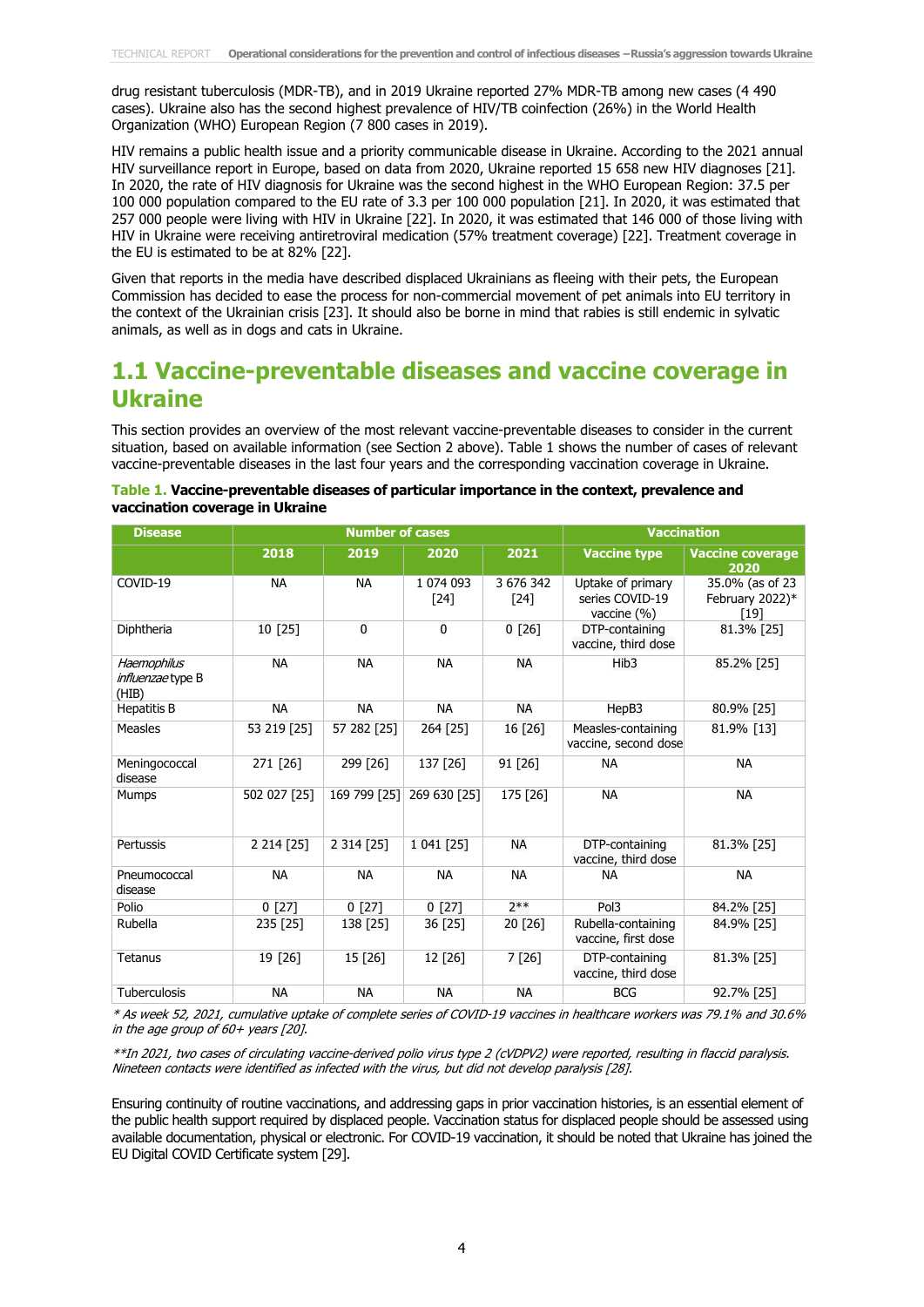Supplementary vaccination should be offered as needed, in accordance with the national immunisation guidelines of the host EU/EEA country (information on country-specific immunisation programmes can be obtained from ECDC's website<sup>[1](#page-4-0)</sup> for EU/EEA countries or WHO's website<sup>[2](#page-4-1)</sup> for all countries). If no documentation exists, or if it is uncertain, the individual should be considered as unvaccinated.

Table 2 provides an overview of the vaccinations to be offered in the absence of documented evidence of prior vaccination. Where possible, combination vaccines should be used to facilitate vaccination.

Priority should be given to protection against easily transmitted infectious diseases possibly associated with serious outcomes, such as COVID-19, measles, and poliomyelitis. Primary vaccination with combination vaccines covering diphtheria, tetanus, poliomyelitis, pertussis and invasive disease caused by Haemophilus influenzae type b (Hib) should be offered to infants and young children. If there is a vaccine shortage, children should be prioritised, but at least one dose of diphtheria, tetanus and polio vaccines should also be administered to adults for whom there is no documented evidence of prior vaccination. In addition, protection against rubella and mumps is provided as part of the measles/mumps/rubella (MMR) vaccine.

Additional vaccinations should be considered for protection against the following diseases depending on living conditions, season and epidemiological situation: hepatitis B (with or without screening, according to the guidelines in the host country); invasive meningococcal disease (the disease is common in densely-populated settings such as refugee camps or reception centres, and the vaccine is included in many routine programmes in EU countries); varicella (the disease is common in crowded settings and the vaccine is included in some routine programmes in EU countries); invasive pneumococcal disease (the vaccine is included in many routine programmes in EU countries); and influenza (the disease is common in crowded settings during influenza season – the vaccine is included for all children above the age of six months in routine programmes in some EU countries and for risk groups, including the elderly, in all EU routine programmes).

For best protection of the individual, administer and document first doses of the vaccine series listed below as early as possible after entry into or registration in a host country, preferably within 14 days, especially for the priority vaccines. The vaccine series can then be continued or supplemented with additional vaccines at the place of long-term residence in accordance with the guidelines of the host country. Adverse events following immunisation should be monitored and reported in accordance with the procedures in the host country. A physical or digital record of vaccination should be provided, including proof of vaccination for those who are immunised while in transit to another host country.

| <b>Disease</b>                                           | Children and adolescents (<18 years)                                                                                                                                                                                                                                                                                                                                                                         | Adults ( $>$ 18 years)                                                                                                                                                                                                                                                                                                               |
|----------------------------------------------------------|--------------------------------------------------------------------------------------------------------------------------------------------------------------------------------------------------------------------------------------------------------------------------------------------------------------------------------------------------------------------------------------------------------------|--------------------------------------------------------------------------------------------------------------------------------------------------------------------------------------------------------------------------------------------------------------------------------------------------------------------------------------|
| <b>Priority vaccinations</b>                             |                                                                                                                                                                                                                                                                                                                                                                                                              |                                                                                                                                                                                                                                                                                                                                      |
| COVID-19                                                 | Offer primary vaccination course with an mRNA vaccine<br>to eligible children and adolescents according to<br>guidelines in host country (Comirnaty in ≥5 years of age<br>and Spikevax $\geq 6$ years of age are authorised in EU/EEA)<br>$[30].$<br>Offer a booster dose to adolescents $\geq$ 12 years of age<br>according to guidelines in host country (only Comirnaty<br>authorised in EU/EEA) [31,32]. | Offer primary vaccination and booster dose(s)<br>to all adults according to guidelines in the host<br>country.<br>The use of a one-dose primary course vaccine<br>(e.g. Janssen COVID-19 vaccine) may be<br>considered, especially if the administration of a<br>second dose to complete the primary series<br>could be challenging. |
| Measles, mumps,<br>rubella                               | Offer MMR to individuals ≥9 months of age. Two doses<br>of MMR* should be administered at least one month<br>apart, but preferably longer in accordance with the<br>guidelines of the host country. Measles vaccine provided<br>before 12 months of age does not induce protection in all<br>and should be repeated after 12 months of age.                                                                  | Offer either one dose or in accordance with the<br>guidelines in the host country.*                                                                                                                                                                                                                                                  |
| Diphtheria, tetanus,<br>pertussis,<br>poliomyelitis, Hib | Offer to individuals ≥ 2 months, three doses of DTaP-IPV-<br>Hib (Hib-component only for children $<$ 6 years unless<br>other country-specific recommendations) containing<br>vaccines at least one month apart, followed by a<br>booster dose in accordance with the guidelines in the<br>host country. Pentavalent and hexavalent combination<br>vaccines are authorised up to six years of age.           | Offer to all adults, a primary series of<br>diphtheria, tetanus, and polio vaccines<br>according to the guidelines in the host country.                                                                                                                                                                                              |
| To be considered                                         |                                                                                                                                                                                                                                                                                                                                                                                                              |                                                                                                                                                                                                                                                                                                                                      |
| <b>Hepatitis B</b>                                       | Offer to individuals $\geq$ months, three doses according to the<br>quidelines in the host country.***<br>Offer to new-born infants of HBsAg-positive mothers within<br>24 hours of birth, according to the quidelines in the host<br>country.                                                                                                                                                               | Offer to all adults, with or without previous<br>screening, according to the guidelines in the<br>host country.                                                                                                                                                                                                                      |

#### **Table 2. Vaccinations to be offered in the absence of documented evidence of prior vaccination [9,10]**

<span id="page-4-0"></span><sup>1</sup> Available on ECDC's website at: https://vaccine-schedule.ecdc.europa.eu/

<span id="page-4-1"></span><sup>&</sup>lt;sup>2</sup> Available on WHO's website at: https://apps.who.int/immunization\_monitoring/globalsummary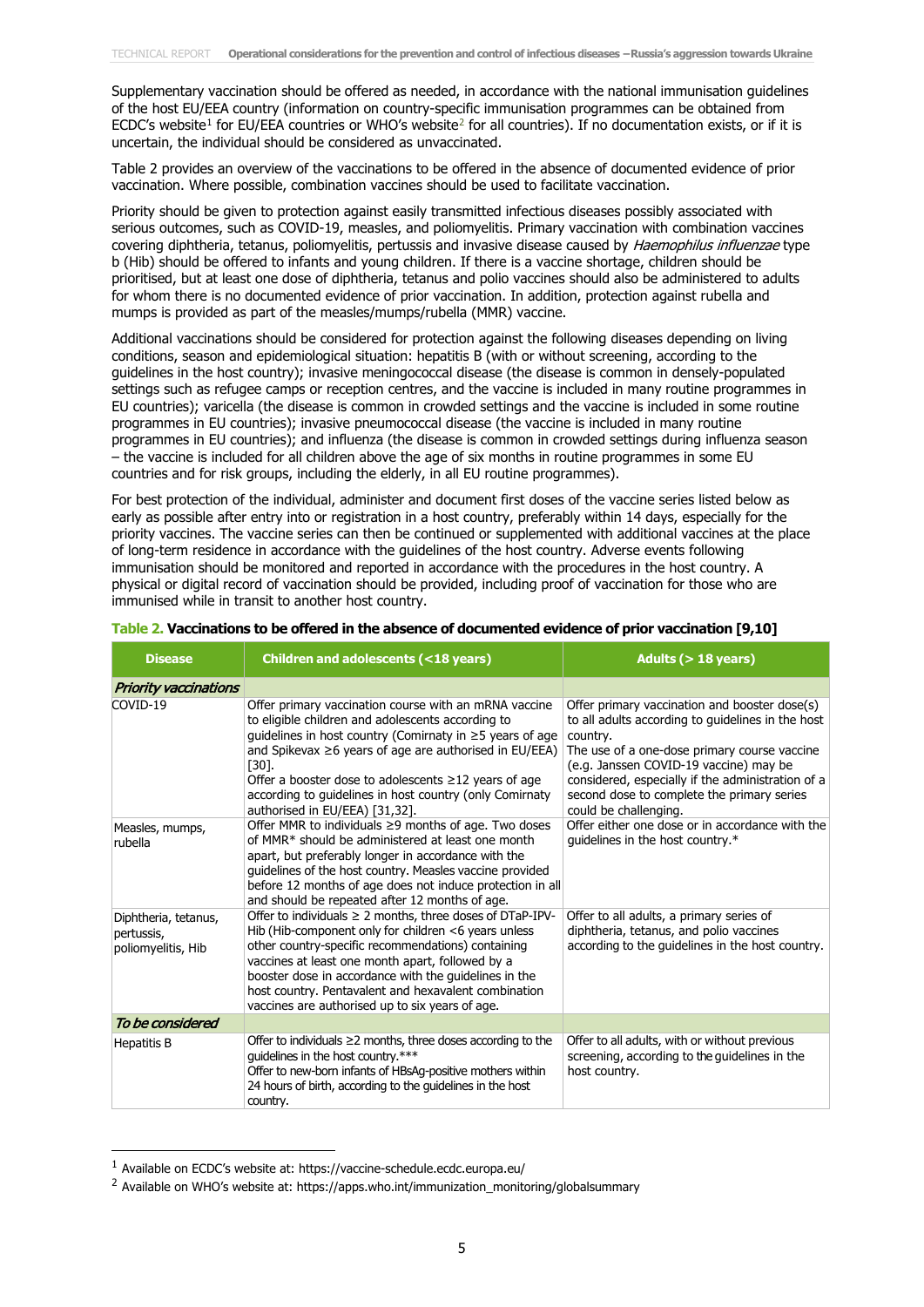| <b>Disease</b>        | Children and adolescents (<18 years)                                                                                                                                                                                                                | Adults ( $>$ 18 years)                                                                                                                                                                                              |
|-----------------------|-----------------------------------------------------------------------------------------------------------------------------------------------------------------------------------------------------------------------------------------------------|---------------------------------------------------------------------------------------------------------------------------------------------------------------------------------------------------------------------|
| Meningococcal disease | Apply guidelines of the host country for meningococcal<br>vaccines against serogroups A, B, C, W135 and Y, taking<br>into account the epidemiological situation.                                                                                    |                                                                                                                                                                                                                     |
| Pneumococcal disease  | Offer to individuals $\geq 2$ months with 1-3 doses of<br>conjugate vaccine at least one month apart, according<br>to the quidelines in the host country.                                                                                           | Offer to individuals $\geq 65$ years, according to<br>quidelines of host country.                                                                                                                                   |
| Varicella*            | Guidelines of the host country should be followed, unless the<br>epidemiological situation suggests otherwise. If used,<br>offer two doses of varicella to individuals $\geq 11$ months of<br>age, at least one month apart, but preferably longer. | Guidelines of host country should be followed,<br>taking into account the epidemiological situation.<br>Consider vaccinating non-immune non-<br>pregnantwomen of childbearing age.                                  |
| Influenza             | Guidelines of host country should be followed, unless the<br>epidemiological situation suggests otherwise.<br>Consider vaccinating risk groups aged over six months<br>ahead of and during the influenza season.                                    | Guidelines of the host country should be followed,<br>taking into account the epidemiological situation.<br>Consider vaccinating risk groups, including<br>pregnant women, ahead of and during influenza<br>season. |
| <b>Tuberculosis</b>   | Offer BCG according to the guidelines of the host<br>country. Re-vaccination with BCG is not recommended.                                                                                                                                           | BCG is generally not recommended for adults,<br>depending on the epidemiological situation.                                                                                                                         |

MMR and varicella vaccines are contra-indicated in immunocompromised individuals and during pregnancy. Pregnancy should be avoided for one month after MMR vaccination.

\*\* Tests for hepatitis B virus infection (HBsAg) could be carried out before the vaccine is administered, depending on the guidelines in the host country.

### **Facilitating vaccine acceptance and uptake in receiving countries**

Sub-optimal coverage for COVID-19 vaccination has been observed in many EU/EEA countries, as well as in other countries in eastern Europe. Those who are unvaccinated are vulnerable to upsurges of SARS-CoV-2 and other vaccine-preventable diseases, particularly in situations where under-vaccinated populations are in transit or living in crowded conditions. Efforts may therefore be required to ensure adequate levels of vaccination among host country populations, if not already achieved, as well as among the displaced populations. Public health authorities in EU/EEA countries that are currently receiving displaced persons from Ukraine may wish to refer to ECDC's technical report on facilitating vaccination acceptance and uptake in the EU/EEA [33]. Organising national campaigns or vaccination days offering vaccines to all can also help avoid stigmatising the displaced population.

The report presents the '5Cs' model as a framework for designing appropriate strategies to facilitate vaccination acceptance and uptake. The 5Cs (in English) are Confidence, Constraints, Complacency, Calculation and Collective responsibility. A first step is to conduct a diagnosis of which of the 5Cs are relevant for the displaced population. The report presents tools for diagnosis and examples of interventions that have been implemented in the EU/EEA for each of the 5Cs. Interventions may need to be adapted to specific local contexts – there is no 'one-size-fits-all' approach. While this technical report focuses on COVID-19 vaccination, the 5Cs model can be applied to any vaccination – COVID-19, routine childhood vaccinations, TB vaccination, or seasonal influenza vaccination. An infographic depicting the 5Cs is also available for download [34].

The technical report on facilitating vaccination acceptance is available in all EU/EEA official languages on ECDC's website. Russian and Arabic language translations can also be obtained by writing to [info@ecdc.europa.eu.](mailto:info@ecdc.europa.eu) In addition to the technical report, ECDC has produced a freely available 30-minute video on this topic, entitled Understanding Vaccine Acceptance & Strategies to Increase Vaccine Uptake [35].

### **1.2 Considerations for hospitalised patients**

According to media and information provided to ECDC by the bordering countries, designated hospitals will receive the wounded from Ukraine for treatment.

High rates of antimicrobial resistance (AMR) are reported in Ukraine, particularly in gram-negative bacteria. For example, Ukraine reported the following AMR proportions in invasive gram-negative bacteria isolates (most bloodstream infections) to the Central Asian and European Surveillance of Antimicrobial Resistance (CAESAR) network for 2020: Escherichia coli, resistance to third-generation cephalosporins, 53% (24/45); Klebsiella pneumoniae, resistance to carbapenems, 54% (53/99); Acinetobacter spp., resistance to carbapenems, 77% (37/48). For Staphylococcus aureus, the proportion of meticillin-resistant isolates (i.e. MRSA) was 18% (15/83) [36].

Among casualties with injuries caused by the current aggression in Ukraine, traumatic wounds are of particular concern since they may lead to infections with multidrug-resistant A. baumannii, K. pneumoniae and other multidrug-resistant organisms [37]. In 2015, Czechia reported a case of NDM-1-producing K. pneumoniae ST11, recovered from a patient injured during the Maidan revolution in Ukraine [38].

Displaced people may also have been exposed to multidrug-resistant organisms during recent contact with healthcare services in countries with high prevalence of multidrug-resistant organisms in healthcare settings [39], either in their home country or a country through which they may have travelled in transit.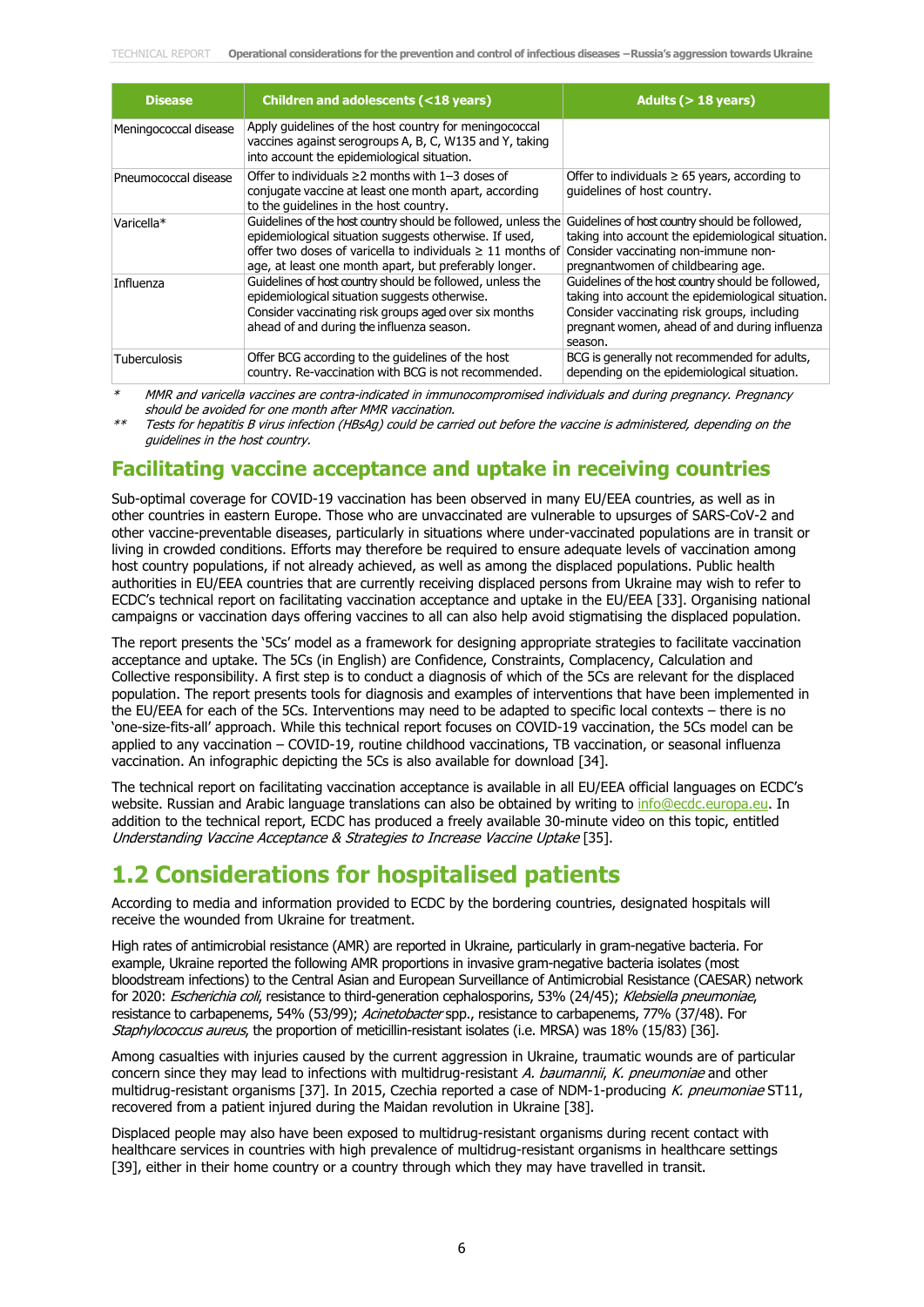Healthcare providers should be aware of these risks so they can diagnose and successfully treat infections with multidrug-resistant organisms in displaced and wounded people in a timely manner, thus preventing transmission of such organisms in hospitals and other healthcare settings. Patients transferred from hospitals in Ukraine, or with a history of hospital admission in Ukraine in the last 12 months should be isolated pre-emptively and screened for carriage of multidrug-resistant organisms. In particular, they should be screened for carbapenemresistant Enterobacterales in accordance with local guidance for infection prevention and control in healthcare settings [40]. In addition, to prevent infection and/or colonisation with multidrug-resistant organisms, multimodal infection prevention and control (IPC) strategies should be implemented, such as hand hygiene, screening, contact precautions, patient isolation (single room isolation or cohorting) and environmental cleaning.

For COVID-19, hospitals and other healthcare settings should ensure that measures to prevent transmission of SARS-CoV-2 are in place [41]. This includes the screening of all patients with rapid antigen tests upon hospital admission and at regular intervals during the hospital stay [15], and the wearing of universal surgical or highefficiency face masks, in accordance with national guidance [41].

### **1.3 Considerations for reception centres**

As mentioned above, during the first week of the Russian invasion of Ukraine, most of those entering the EU have been dispersing into the community. However, an increasing number of displaced people arriving in bordering countries are also being hosted in reception centres, where there is known to be a higher risk of communicable disease outbreaks [42,43].

Factors that increase the vulnerability of displaced people to infectious diseases include poor access to quality healthcare, overcrowding or shared accommodation, poor sanitation facilities and inadequate nutrition [10,44,45]. Outbreaks of upper respiratory infection are very common in crowded settings and at present, in addition to common cold viruses, SARS-CoV-2 and seasonal influenza would be the main viral pathogens to consider. There are recent examples of COVID-19 outbreaks detected in camp settings in Greece [46-50], Germany [51] and in the Netherlands [52]. Basic water, sanitation and hygiene standards, appropriate ventilation, avoidance of crowding and face masks should be available at all times as required in reception centres.

Vaccine-preventable disease outbreaks (e.g. measles and varicella) are also frequently reported in reception centres, as are food and waterborne diseases caused by *Salmonella spp., Shigella* or enteroviruses. Crowded living conditions may increase the risk of infestations with scabies, lice and/or fleas. In rare cases the latter can spread louse-borne diseases [9].

To prevent and control the transmission of any communicable disease in reception centres, it is important that the centres assess their needs for communicable disease control, particularly in the event of a sudden influx of displaced persons. In addition to the current guidance document, ECDC has compiled a preparedness checklist tool against communicable disease outbreaks at reception centres which may be useful [53].

# **2. Surveillance considerations**

For the purpose of this document, two types of accommodation setting for people displaced from Ukraine have been identified (reception centres and community settings) since they are associated with different challenges both in terms of health risk (e.g. infections in crowded settings) and surveillance (e.g. syndromic surveillance in reception centres would not capture infections occurring in the community) [54]. Irrespective of the setting, we attempt to highlight those aspects specific to the situation in Ukraine and those in the bordering countries receiving people displaced from Ukraine.

### **2.1 Syndromic surveillance - reception centres**

In 2016, ECDC published a handbook on implementing syndromic surveillance in migrant reception/detention centres and other refugee settings to assist public health authorities in developing syndromic surveillance in the context of a large influx of migrants in EU/EEA in the mid-2010s [55]. Most of the technical and practical aspects of establishing syndromic surveillance systems described in this handbook are still valid. The handbook provides a detailed description of the three phases for establishing syndromic surveillance (preparation, piloting and implementation). It also provides examples of syndromes, with their definition and possible indicators for monitoring and triggers for action.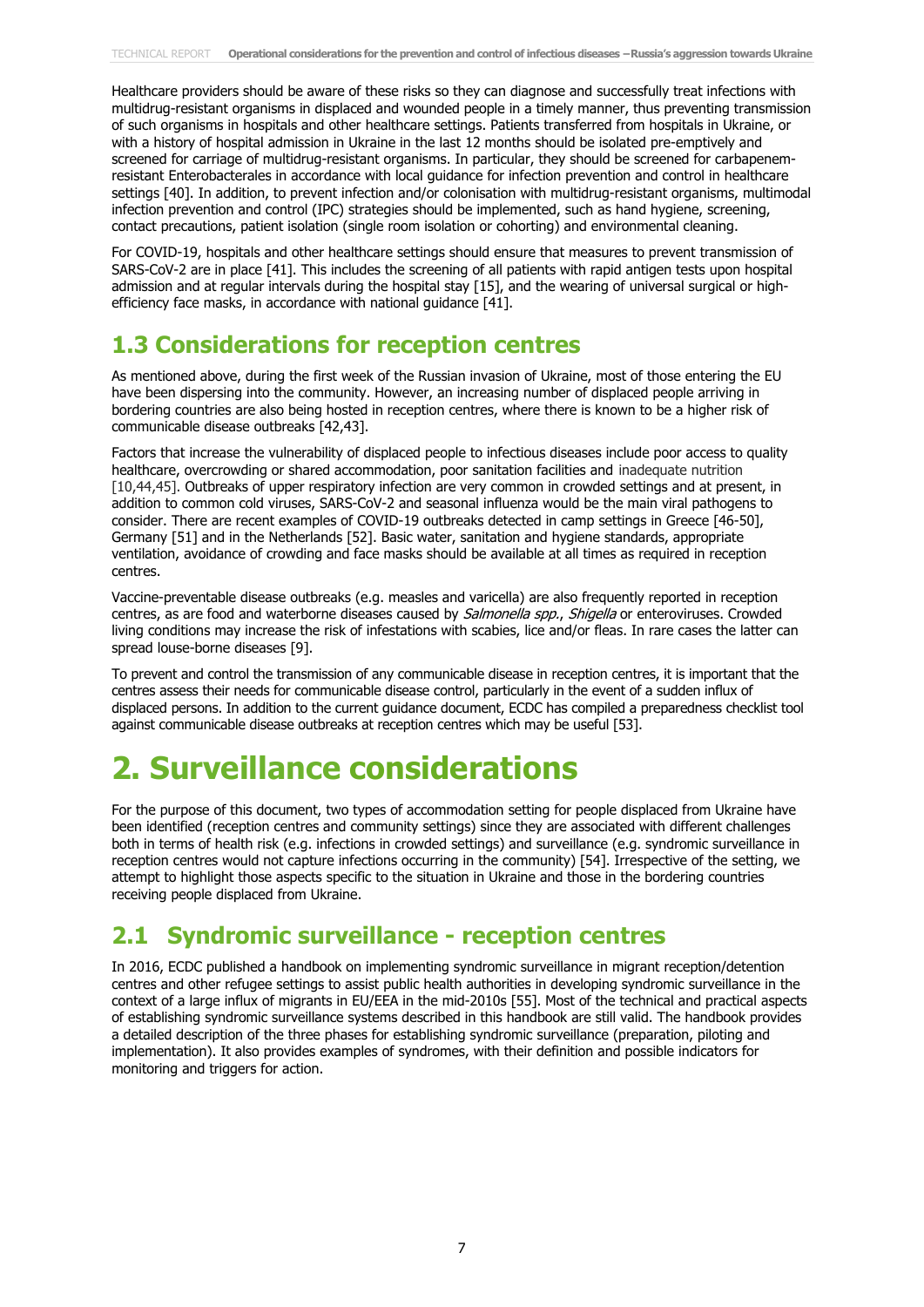### **2.2 Community-based disease surveillance**

Host countries should ensure that displaced persons from Ukraine living in the community have access to healthcare services equivalent to that of the local population. This will help continuity of care and prevent complications due to medical preconditions. It will also facilitate early treatment of acute conditions and the early detection of diseases with the potential for community transmission.

Community-based surveillance in receiving countries should include coverage of displaced people from Ukraine as well as the local population, particularly with regard to diseases or conditions which people may be more vulnerable to, as a result of low vaccine coverage, disrupted conditions and the presence of vectors or other environmental factors (see Annex 2). Table 3 in Annex 2 provides an overview of the main syndromes and corresponding aetiological suspicions that may prompt specific testing and public health action.

Due to the vulnerability associated with sub-optimal poliomyelitis vaccination coverage in Ukraine, countries receiving displaced people from Ukraine are urged to review their environmental surveillance for polio- and enteroviruses, used as a complement to the acute flaccid paralysis (AFP) surveillance systems. Environmental surveillance can identify areas of circulation or transmission of polioviruses, since the majority of polio cases are asymptomatic, but excrete poliovirus in faeces for periods of up to several weeks. Investment in both systems is needed - verification of the adequacy of sampling and operational protocols, and potential enhancement of environmental surveillance around reception centres [56].

### **3. Healthcare in the community for displaced people**

While this operational document focuses on infectious disease vulnerabilities connected to the movement of people from Ukraine, it is important to note that these are just some of the risks to the health and well-being of the displaced people. Other health risks include disruption of healthcare (particularly chronic care, such as cancer treatment, diabetes, or interruption/loss of prescription medicine), environmental hazards (e.g. exposure to cold or dehydration on the way to a border crossing) and, most importantly, psychological stress and mental health issues (e.g. post-traumatic stress disorder (PTSD)) which may not manifest until weeks after displacement [57,58]. Practical issues that countries receiving people fleeing from Ukraine should consider include: [79,80]. Countries receiving people fleeing from Ukraine should consider the following practical issues:

- expediting decisions on access to healthcare and healthcare benefits for the population (many people will have lost their medicines and/or need to continue treatments):
- providing information material in Ukrainian on administrative procedures, accessing healthcare, prescriptions, housing, schools, etc.;
- providing interpreting services for healthcare providers in the community and in hospitals. Community interpreters are particularly useful and can be trained as cultural mediators to assist at various levels in the healthcare system;
- expediting decisions on vaccination strategies/procedure for accessing vaccinations and documentation for those arriving from Ukraine (see Table 2)
- protecting unaccompanied minors and establishing procedures to ascertain age, as this may be challenging in unaccompanied adolescents.

### **Increase awareness of community healthcare professionals**

Given that the majority of the incoming population are women and children and that they are mostly hosted in the community, public health authorities in the receiving countries should increase awareness among their community healthcare providers in order to detect priority infectious diseases, along with chronic diseases and mental health issues. Doctors should be informed so that they can adjust their diagnostic algorithms accordingly. They should also be provided with a list of diseases that may occur among the displaced population, and instructions for disease notification. Such instructions should include case definitions, timing, mode of reporting, and public health actions requested at the point of care. Emphasis should be placed on vaccine-preventable diseases such as poliomyelitis, measles and COVID-19 (see Table 2, Tables 3 and 4 in Annex 2).

### **Continuity of care for the displaced people**

Community healthcare settings should also be aware that a number of the displaced people may need appropriate referrals and continuity of care for their chronic health problems and/or previously diagnosed diseases such as TB, HIV, hepatitis, etc. Discontinuing such care may have a serious public health impact as patients may become resistant to the medication or may relapse and become infectious again.

Ease of access and responsiveness can be enhanced by offering integrated services that take into account multiple infections, rather than just screening for TB, for example. This will require working more closely with the communities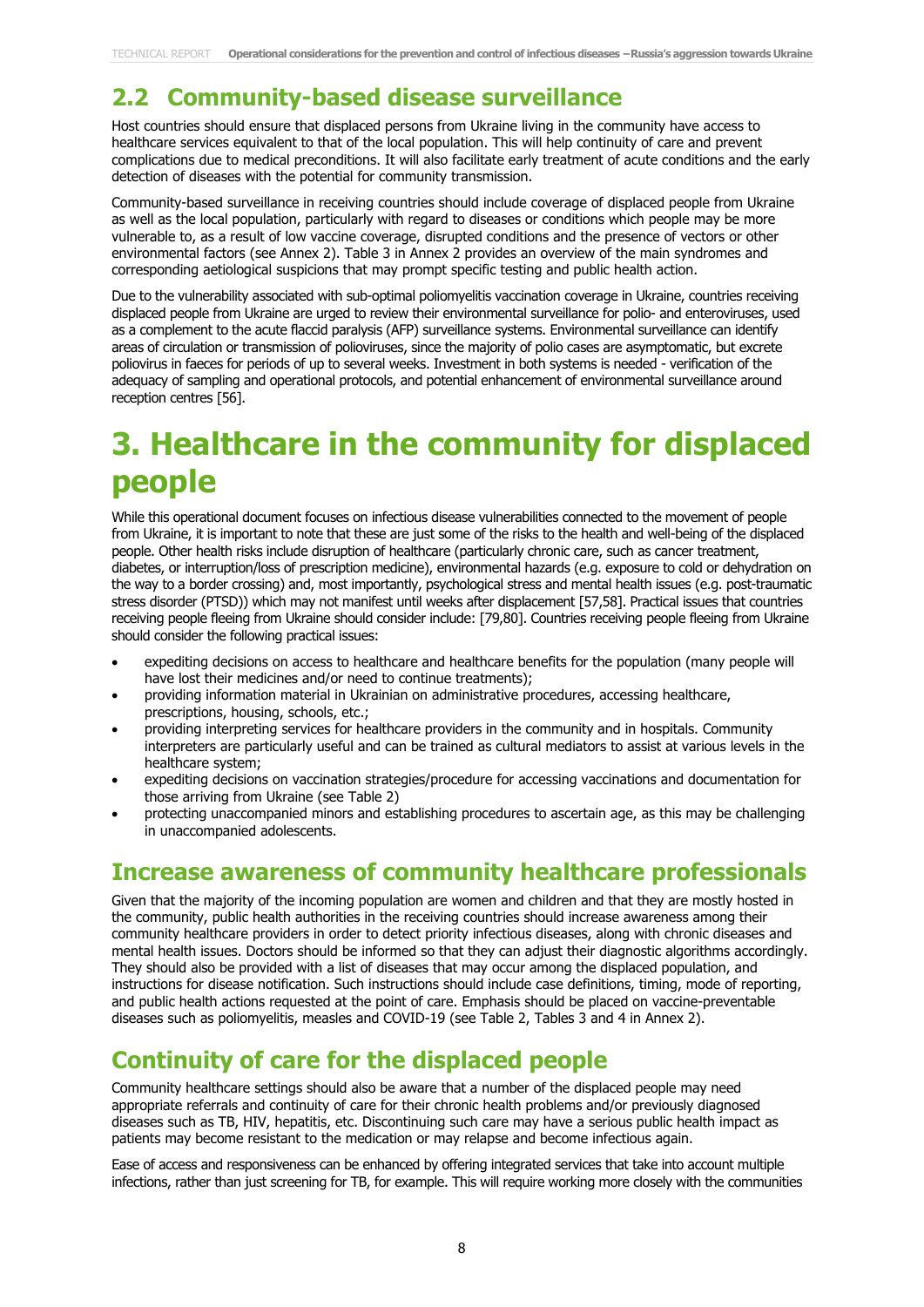of displaced people, collaboration between public health, primary care and specialist care services and culturally competent staff who can manage infectious diseases and other health needs with the help of interpreters.

In addition, when organising specialised services to address the needs of displaced persons, it is important to keep in mind that testing is only one element of the care pathway and, without follow-up treatment, there is limited individual or public health benefit. At each stage of the care pathway cases may be lost due to the personal and system-level barriers faced by displaced people in accessing the appropriate health services [10]. Continuity of care for those crossing borders to flee the aggression is a further challenge at this point as paperwork for prior diagnoses and treatments would be missing.

## **4. Behavioural issues and risk communication**

The arrival of displaced people in a country brings with it a responsibility for the host country authorities to provide health information to all newcomers so that they can effectively prevent disease and seek care, as necessary. Such risk communication activities should follow the standard principles of consistency and clarity and attempt to acknowledge and clear up any uncertainties that may exist. Messages should also be disseminated, using trusted spokespeople, through channels that are easily accessible to the target population [59]. Other key issues for consideration include:

**Trust-building and community engagement**: a population that has a high degree of trust in the authorities will be more likely to adhere to any recommended measures (e.g. concerning the prevention and control of COVID-19). Authorities in the host countries may therefore consider coordinating with and supporting non-governmental organisations who are already working with or embedded within the displaced people [60].

**Vulnerable populations**: it is important to identify, inform and provide support for vulnerable individuals and groups among the displaced, such as the elderly, children, pregnant women, people with underlying health conditions, people living with disabilities and ethnic minorities [61].

**Addressing misinformation**: displaced people may be especially vulnerable to misinformation, disinformation and rumours, which can undermine their health. It is therefore important for the authorities in host countries to establish procedures to identify and rapidly address such misinformation (e.g. on social media platforms) [62] [84].

**Issues specific to COVID-19**: the non-pharmaceutical interventions recommended in the host country may not be the same as those recommended in Ukraine. Host country authorities may therefore wish to consider identifying any differences and ensuring that displaced people are fully informed of the local recommendations. Risk communication activities should also vigorously promote vaccination against COVID-19 for displaced people, including messages about the effectiveness and safety of the vaccines and the important role that they have played in averting severe disease, hospitalisation, and death [63].

**Behavioural insights research**: it is important to monitor the perceptions, beliefs and needs of the displaced people as a means of ensuring that risk communication activities and related services are being properly targeted. Quantitative and qualitative data on these issues can be collected through a range of methods, including surveys, key-informant interviews, and focus group discussions [64].

### **Contributing ECDC experts**

Agoritsa Baka, Julien Beauté, Catalin Bercaru, Jordi Borrell Pique, Orlando Cenciarelli, Bruno Ciancio, Tarik Derrough, Silvia Funke, John Kinsman, Piotr Kramarz, Grazina Mirinaviciute, Teymur Noori, Ajibola Omokanye, Diamantis Plachouras, Giovanni Ravasi, Jonathan Suk.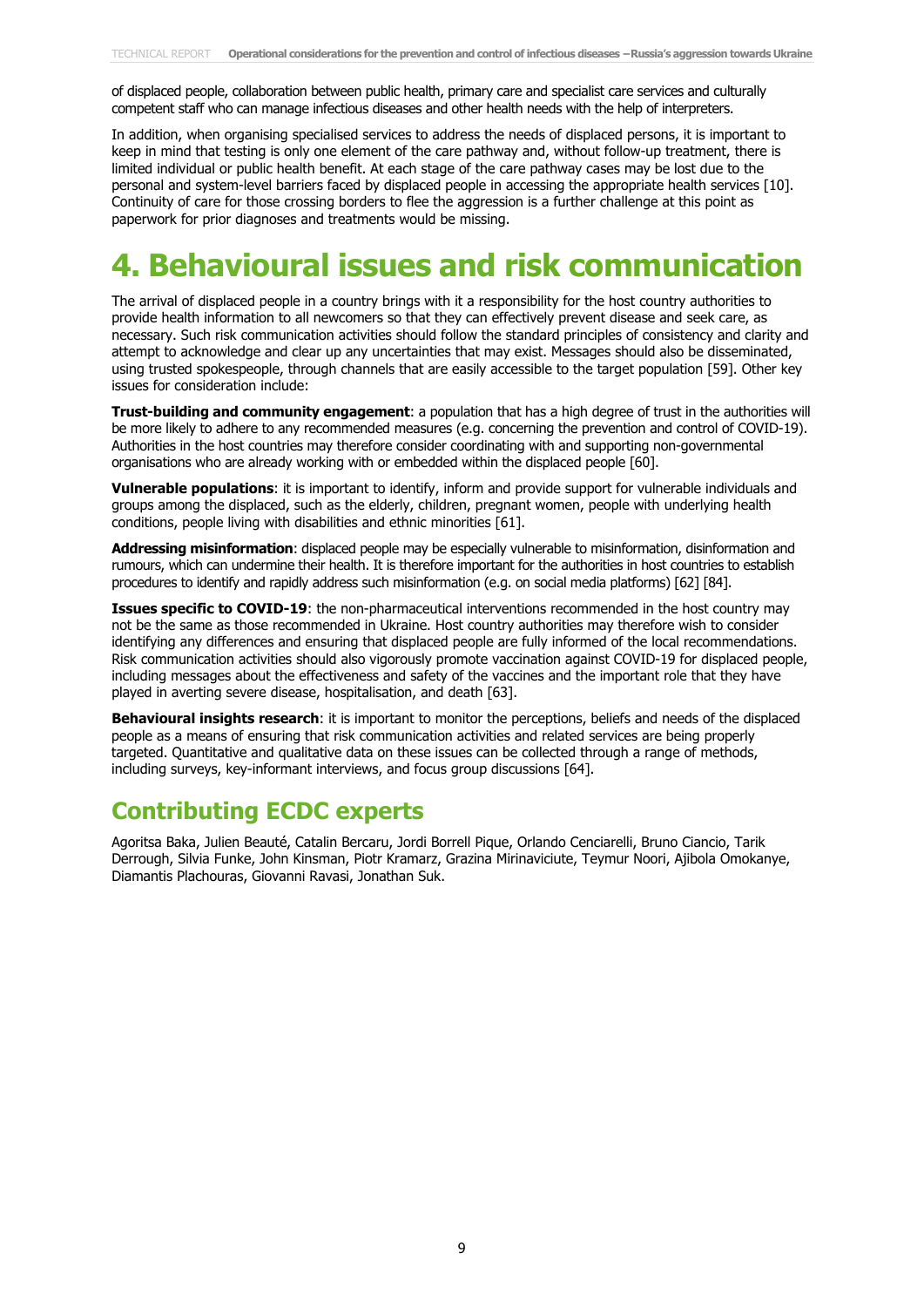# **References**

- 1. United Nations High Commissioner for Refugees (UNHCR). Operational Data Portal Ukraine Refugee Situation - Refugee arrivals from Ukraine (since 24 February 2022). Geneva: UNHCR; 2022. Available at: <https://data2.unhcr.org/en/situations/ukraine>
- 2. Reuters. 'EU says expects millions of displaced Ukrainians'. Euronews. 28 February 2022. Available at: <https://www.euronews.com/2022/02/28/us-ukraine-crisis-eu-displaced>
- 3. Reuters. 'Over 660,000 people flee Ukraine, UN agency says'. Reuters. 1 March 2022. Available at: <https://www.reuters.com/world/over-660000-people-flee-ukraine-un-agency-says-2022-03-01/>
- 4. Website of the Republic of Poland. Information for refugees from Ukraine. Warsaw: 2022. Available at: <https://www.gov.pl/web/mswia-en/information-for-refugees-from-ukraine>
- 5. Comitetul Național pentru Situații de Urgență. Hotărârea nr. 9 din 25.02.2022. Bucharest: Guvernul României; 2022. Available at: [https://www.mai.gov.ro/wp-content/uploads/2019/01/Hotararea-CNSU-nr.-9](https://www.mai.gov.ro/wp-content/uploads/2019/01/Hotararea-CNSU-nr.-9-din-25.02.2022.pdf) [din-25.02.2022.pdf](https://www.mai.gov.ro/wp-content/uploads/2019/01/Hotararea-CNSU-nr.-9-din-25.02.2022.pdf)
- 6. Ministry of Interior of the Slovak republic. Situation in Ukraine Information and Assistance. Bratislava: Minv.sk; 2022. Available at:<https://www.minv.sk/?ukraine-information-assistance>
- 7. European Commission (EC). Commission Communication Providing operational guidelines for external border management to facilitate border crossings at the EU-Ukraine borders 2022/C 104 I/01. Brussels: Official Journal of the European Union; 2022. Available at: [https://ec.europa.eu/home](https://ec.europa.eu/home-affairs/communication-providing-operational-guidelines-external-border-management-eu-ukraine-borders_en)[affairs/communication-providing-operational-guidelines-external-border-management-eu-ukraine](https://ec.europa.eu/home-affairs/communication-providing-operational-guidelines-external-border-management-eu-ukraine-borders_en)[borders\\_en](https://ec.europa.eu/home-affairs/communication-providing-operational-guidelines-external-border-management-eu-ukraine-borders_en)
- 8. The Council of the European Union. Council Directive 2001/55/EC of 20 July 2001 on minimum standards for giving temporary protection in the event of a mass influx of displaced persons and on measures promoting a balance of efforts between Member States in receiving such persons and bearing the consequences thereof. Brussels: Official Journal of the European Union; 2001. Available at: [https://eur](https://eur-lex.europa.eu/legal-content/EN/TXT/PDF/?uri=CELEX:32001L0055&from=EN)[lex.europa.eu/legal-content/EN/TXT/PDF/?uri=CELEX:32001L0055&from=EN](https://eur-lex.europa.eu/legal-content/EN/TXT/PDF/?uri=CELEX:32001L0055&from=EN)
- 9. European Centre for Disease Prevention and Control (ECDC). Infectious diseases of specific relevance to newly-arrived migrants in the EU/EEA. Stockholm: ECDC; 2015. Available at: [https://www.ecdc.europa.eu/en/publications-data/infectious-diseases-specific-relevance-newly-arrived](https://www.ecdc.europa.eu/en/publications-data/infectious-diseases-specific-relevance-newly-arrived-migrants-eueea)[migrants-eueea](https://www.ecdc.europa.eu/en/publications-data/infectious-diseases-specific-relevance-newly-arrived-migrants-eueea)
- 10. European Centre for Disease Prevention and Control (ECDC). Public health guidance on screening and vaccination for infectious diseases in newly arrived migrants within the EU/EEA. Stockholm: ECDC; 2018. Available at: https://www.ecdc.europa.eu/en/publications-data/public-health-quidance-screening-and[vaccination-infectious-diseases-newly](https://www.ecdc.europa.eu/en/publications-data/public-health-guidance-screening-and-vaccination-infectious-diseases-newly)
- 11. Центр громадського здоров'я Міністерства охорони здоров'я України Public Health Center of the Ministry of Health of Ukraine. У 2021 Році рівень охоплення щепленнями дітей проти полюмієліту був 80% - In 2021, Polio vaccination coverage was 80%. Kyiv: PHC; 2022. Available at: <https://phc.org.ua/news/u-2021-roci-riven-okhoplennya-scheplennyami-ditey-proti-poliomielitu-buv-80>
- 12. Центр громадського здоров'я Міністерства охорони здоров'я України Public Health Center of the Ministry of Health of Ukraine. План заходів для захисту дітей від полюмієліту в Україні затверджено - An action plan to protect children from polio in Ukraine has been approved. Kyiv: PHC; 2022. Available at: <https://phc.org.ua/news/plan-zakhodiv-dlya-zakhistu-ditey-vid-poliomielitu-v-ukraini-zatverdzheno>
- 13. World Health Organization (WHO). Measles vaccination coverage. Geneva: WHO; 2022. Available at: <https://immunizationdata.who.int/pages/coverage/MCV.html?CODE=UKR&ANTIGEN=MCV2&YEAR=>
- 14. World Health Organization (WHO). WHO Health Emergency Dashboard. Geneva: WHO; 2022. Available at: <https://covid19.who.int/region/euro/country/ua>
- 15. European Centre for Disease Prevention and Control (ECDC). COVID-19 Vaccine Tracker. Stockholm: ECDC; 2022. Available at: [https://vaccinetracker.ecdc.europa.eu/public/extensions/COVID-19/vaccine](https://vaccinetracker.ecdc.europa.eu/public/extensions/COVID-19/vaccine-tracker.html#uptake-tab)[tracker.html#uptake-tab](https://vaccinetracker.ecdc.europa.eu/public/extensions/COVID-19/vaccine-tracker.html#uptake-tab)
- 16. Worldometer. Coronavirus Cases: Ukraine. 2022. Available at: <https://www.worldometers.info/coronavirus/country/ukraine/>
- 17. Freunde von GISAID e.V. GISAID. Munich: GISAID; 2022. Available at:<https://www.gisaid.org/>
- 18. VIPER Group COVID19 Vaccine Tracker Team. Ukraine. COVID19 Vaccine Tracker; 2022. Available at: <https://covid19.trackvaccines.org/country/ukraine/>
- 19. Our World in Data. Coronavirus (COVID-19) Vaccinations. Oxford: Global Change Data Lab; 2022. Available at:<https://ourworldindata.org/covid-vaccinations?country=UKR>
- 20. European Centre for Disease Prevention and Control (ECDC) and World Health Organization, Regional Office for Europe (WHO/Europe). Joint ECDC-WHO Regional Office for Europe Weekly COVID-19 Surveillance Bulletin. Stockholm and Copenhagen: ECDC and WHO/Europe; 2022. Available at: <https://worldhealthorg.shinyapps.io/euro-covid19/>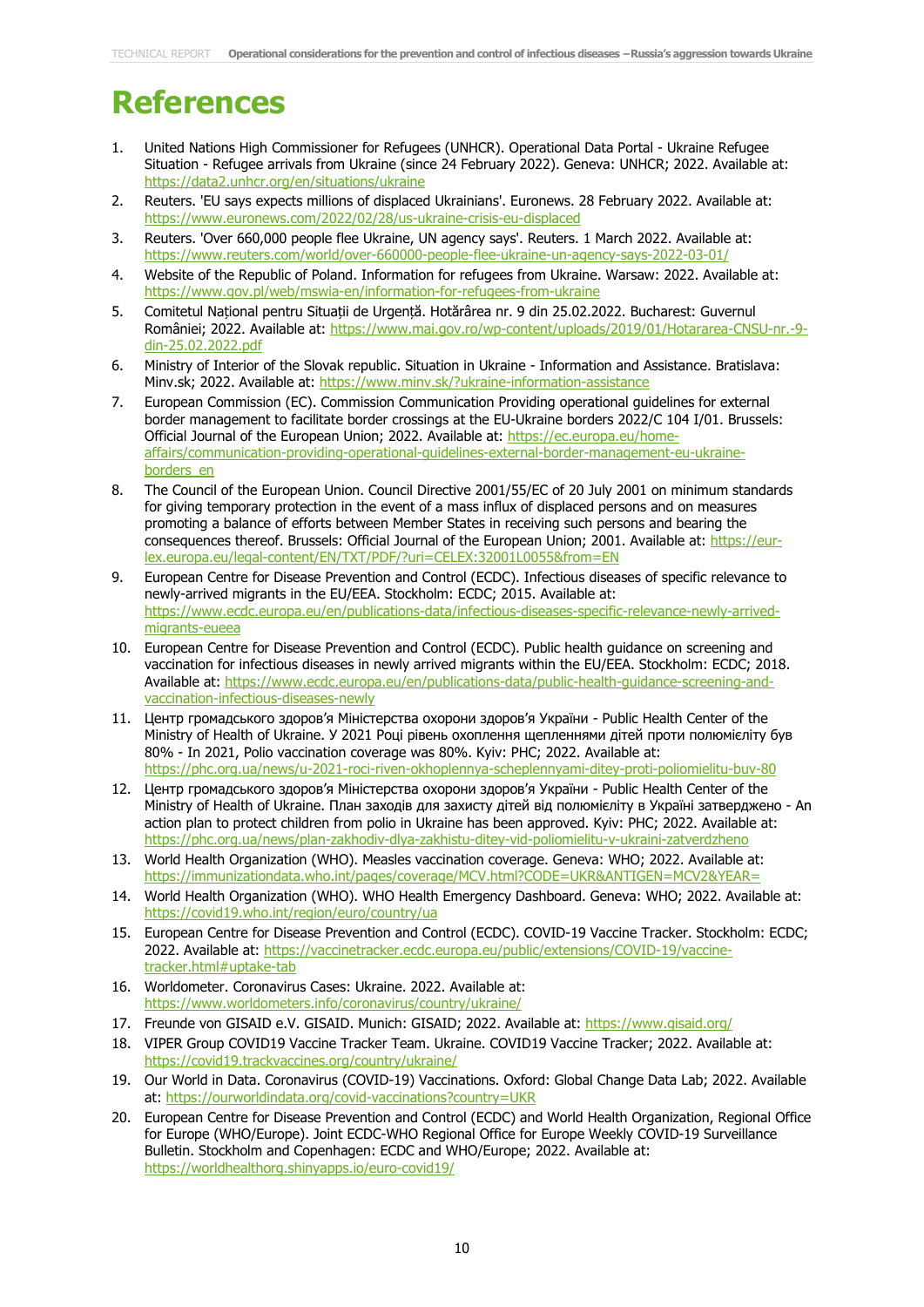- 21. European Centre for Disease Prevention and Control (ECDC). HIV/AIDS surveillance in Europe 2021 (2020 data). Stockholm: ECDC; 2021. Available at: [www.ecdc.europa.eu/en/publications-data/hiv-aids](http://www.ecdc.europa.eu/en/publications-data/hiv-aids-surveillance-europe-2021-2020-data)[surveillance-europe-2021-2020-data](http://www.ecdc.europa.eu/en/publications-data/hiv-aids-surveillance-europe-2021-2020-data)
- 22. European Centre for Disease Prevention and Control (ECDC). Dublin Declaration 2021 data [unpublished].
- 23. Fortuna G. 'EU relaxes entry paperwork for pets travelling with Ukrainian refugees'. Euractivecom. 27 February 2022. Available at: [https://www.euractiv.com/section/health-consumers/news/eu-relaxes-entry](https://www.euractiv.com/section/health-consumers/news/eu-relaxes-entry-paperwork-for-pets-travelling-with-ukrainian-refugees/)[paperwork-for-pets-travelling-with-ukrainian-refugees/](https://www.euractiv.com/section/health-consumers/news/eu-relaxes-entry-paperwork-for-pets-travelling-with-ukrainian-refugees/)
- 24. European Centre for Disease Prevention and Control (ECDC). Data on 14-day notification rate of new COVID-19 cases and deaths. Stockholm: ECDC; 2022. Available at: <https://www.ecdc.europa.eu/en/publications-data/data-national-14-day-notification-rate-covid-19>
- 25. World Health Organization (WHO). Immunization data. Geneva: WHO; 2022. Available at: <https://immunizationdata.who.int/listing.html>
- 26. Центр громадського здоров'я Міністерства охорони здоров'я України Public Health Center of the Ministry of Health of Ukraine. Інфекційна захворюваність населення України - Infectious morbidity of the population of Ukraine. Kyiv: PHC; 2021. Available at: [https://phc.org.ua/kontrol-zakhvoryuvan/inshi](https://phc.org.ua/kontrol-zakhvoryuvan/inshi-infekciyni-zakhvoryuvannya/infekciyna-zakhvoryuvanist-naselennya-ukraini)[infekciyni-zakhvoryuvannya/infekciyna-zakhvoryuvanist-naselennya-ukraini](https://phc.org.ua/kontrol-zakhvoryuvan/inshi-infekciyni-zakhvoryuvannya/infekciyna-zakhvoryuvanist-naselennya-ukraini)
- 27. Polio Global Eradication Initiative, World Health Organization (WHO). Wild poliovirus list List of wild poliovirus by country and year. Geneva: WHO; 2022. Available at: [https://polioeradication.org/polio](https://polioeradication.org/polio-today/polio-now/wild-poliovirus-list/)[today/polio-now/wild-poliovirus-list/](https://polioeradication.org/polio-today/polio-now/wild-poliovirus-list/)
- 28. World Health Organization, Regional Office for Europe (WHO Europe). Catch-up polio immunization campaign to begin in Ukraine. Copenhagen: WHO Europe; 2022. Available at: [https://www.euro.who.int/en/health-topics/communicable](https://www.euro.who.int/en/health-topics/communicable-diseases/poliomyelitis/news/news/2022/01/catch-up-polio-immunization-campaign-to-begin-in-ukraine)[diseases/poliomyelitis/news/news/2022/01/catch-up-polio-immunization-campaign-to-begin-in-ukraine](https://www.euro.who.int/en/health-topics/communicable-diseases/poliomyelitis/news/news/2022/01/catch-up-polio-immunization-campaign-to-begin-in-ukraine)
- 29. European Commission (EC). EU Digital COVID Certificate. Brussels: EC; 2022. Available at: [https://ec.europa.eu/info/live-work-travel-eu/coronavirus-response/safe-covid-19-vaccines-europeans/eu](https://ec.europa.eu/info/live-work-travel-eu/coronavirus-response/safe-covid-19-vaccines-europeans/eu-digital-covid-certificate_en)[digital-covid-certificate\\_en](https://ec.europa.eu/info/live-work-travel-eu/coronavirus-response/safe-covid-19-vaccines-europeans/eu-digital-covid-certificate_en)
- 30. European Centre for Disease Prevention and Control (ECDC). COVID-19 vaccine effectiveness in adolescents aged 12– 17 years and interim public health considerations for administration of a booster dose. Stockholm: ECDC; 2022. Available at: [https://www.ecdc.europa.eu/en/publications-data/covid-19-vaccine](https://www.ecdc.europa.eu/en/publications-data/covid-19-vaccine-effectiveness-adolescents-and-interim-considerations-for-booster-dose)[effectiveness-adolescents-and-interim-considerations-for-booster-dose](https://www.ecdc.europa.eu/en/publications-data/covid-19-vaccine-effectiveness-adolescents-and-interim-considerations-for-booster-dose)
- 31. European Medicines Agency (EMA). EMA recommends approval of Spikevax for children aged 6 to 11. Amsterdam: EMA; 2022. Available at: [https://www.ema.europa.eu/en/news/ema-recommends-approval](https://www.ema.europa.eu/en/news/ema-recommends-approval-spikevax-children-aged-6-11)[spikevax-children-aged-6-11](https://www.ema.europa.eu/en/news/ema-recommends-approval-spikevax-children-aged-6-11)
- 32. European Medicines Agency (EMA). EMA recommends authorisation of booster doses of Comirnaty from 12 years of age. Amsterdam: EMA; 2022. Available at: [https://www.ema.europa.eu/en/news/ema](https://www.ema.europa.eu/en/news/ema-recommends-authorisation-booster-doses-comirnaty-12-years-age)[recommends-authorisation-booster-doses-comirnaty-12-years-age](https://www.ema.europa.eu/en/news/ema-recommends-authorisation-booster-doses-comirnaty-12-years-age)
- 33. European Centre for Disease Prevention and Control (ECDC). Facilitating COVID-19 vaccination acceptance and uptake in the EU/EEA. Stockholm: ECDC; 2021. Available at: <https://www.ecdc.europa.eu/en/publications-data/facilitating-covid-19-vaccination-acceptance-and-uptake>
- 34. European Centre for Disease Prevention and Control (ECDC). Infographic: Facilitating COVID-19 vaccination acceptance and uptake. Stockholm: ECDC; 2021. Available at: [https://www.ecdc.europa.eu/en/publications](https://www.ecdc.europa.eu/en/publications-data/infographic-facilitating-covid-19-vaccination-acceptance-and-uptake)[data/infographic-facilitating-covid-19-vaccination-acceptance-and-uptake](https://www.ecdc.europa.eu/en/publications-data/infographic-facilitating-covid-19-vaccination-acceptance-and-uptake)
- 35. European Centre for Disease Prevention and Control (ECDC). Understanding Vaccine Acceptance & Strategies to Increase Vaccine Uptake - e-learning course: . Stockholm: ECDC; 2021. Available at: <https://eva.ecdc.europa.eu/enrol/index.php?id=551>
- 36. European Centre for Disease Prevention and Control (ECDC). Assessment of the further spread and potential impact of the SARS-CoV-2 Omicron variant of concern in the EU/EEA, 19th update. Stockholm: ECDC; 2022. Available at: [https://www.ecdc.europa.eu/en/publications-data/covid-19-omicron-risk](https://www.ecdc.europa.eu/en/publications-data/covid-19-omicron-risk-assessment-further-emergence-and-potential-impact)[assessment-further-emergence-and-potential-impact](https://www.ecdc.europa.eu/en/publications-data/covid-19-omicron-risk-assessment-further-emergence-and-potential-impact)
- 37. Scott P, Deye G, Srinivasan A, Murray C, Moran K, Hulten E, et al. An outbreak of multidrug-resistant Acinetobacter baumannii-calcoaceticus complex infection in the US military health care system associated with military operations in Iraq. Clinical Infectious Diseases. 2007;44(12):1577-84. Available at: <https://academic.oup.com/cid/article-abstract/44/12/1577/279163>
- 38. Hrabák J, Študentová V, Adámková V, Šemberová L, Kabelíková P, Hedlová D, et al. Report on a transborder spread of carbapenemase-producing bacteria by a patient injured during Euromaidan, Ukraine. New Microbes and New Infections. 2015;8:28-30. Available at: <https://www.sciencedirect.com/science/article/pii/S2052297515000700>
- 39. Suetens C, Latour K, Kärki T, Ricchizzi E, Kinross P, Moro ML, et al. Prevalence of healthcare-associated infections, estimated incidence and composite antimicrobial resistance index in acute care hospitals and long-term care facilities: results from two European point prevalence surveys, 2016 to 2017. Euro Surveill. 2018;23(46):1800516. Available at: [https://www.eurosurveillance.org/content/10.2807/1560-](https://www.eurosurveillance.org/content/10.2807/1560-7917.ES.2018.23.46.1800516) [7917.ES.2018.23.46.1800516](https://www.eurosurveillance.org/content/10.2807/1560-7917.ES.2018.23.46.1800516)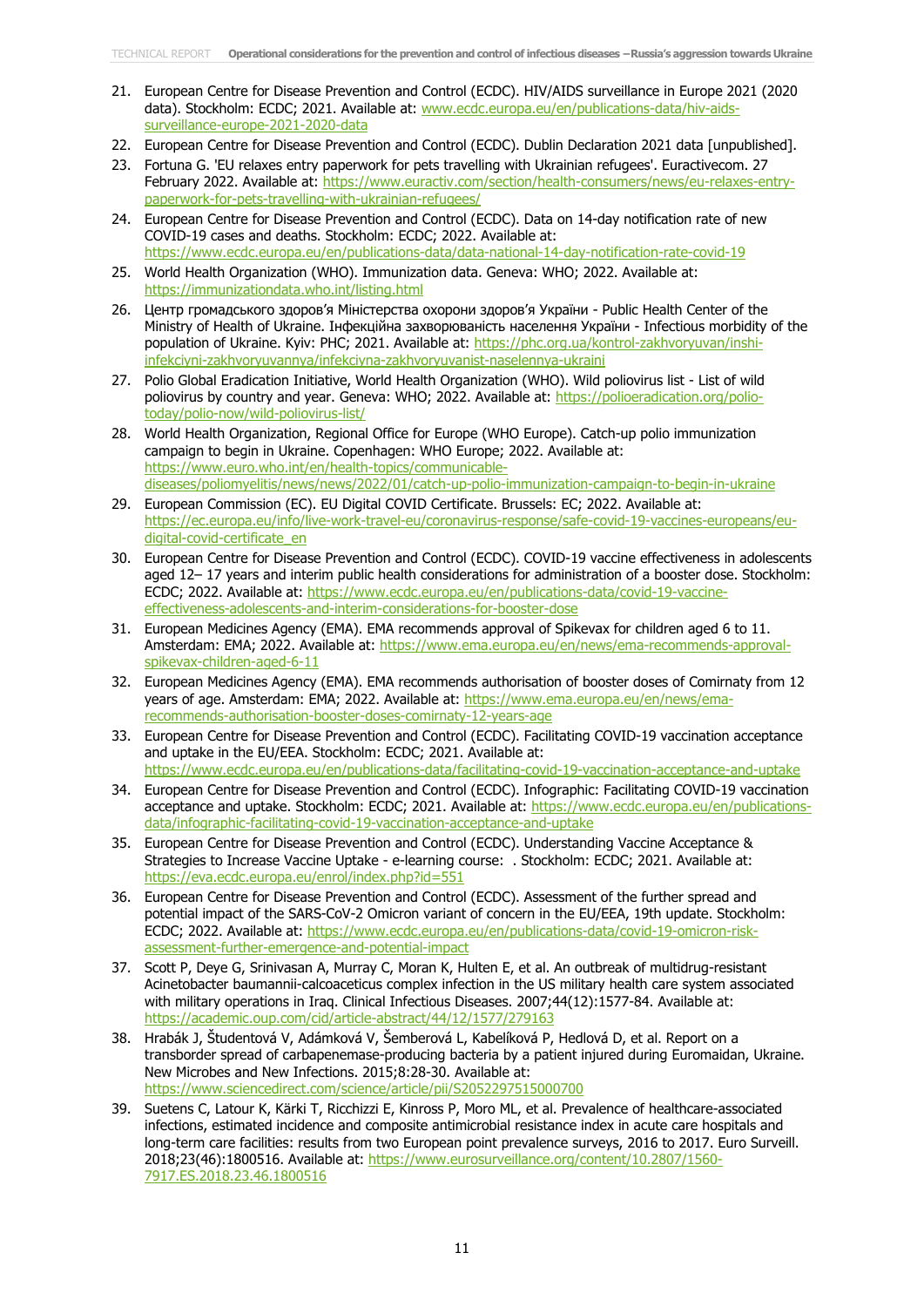- 40. Magiorakos A, Burns K, Rodríguez Baño J, Borg M, Daikos G, Dumpis U, et al. Infection prevention and control measures and tools for the prevention of entry of carbapenem-resistant Enterobacteriaceae into healthcare settings: guidance from the European Centre for Disease Prevention and Control. Antimicrobial Resistance & Infection Control. 2017;6(1):1-17. Available at: <https://aricjournal.biomedcentral.com/articles/10.1186/s13756-017-0259-z>
- 41. European Centre for Disease Prevention and Control (ECDC). Infection prevention and control and preparedness for COVID-19 in healthcare settings - sixth update. Stockholm: ECDC; 2021. Available at: [https://www.ecdc.europa.eu/en/publications-data/infection-prevention-and-control-and-preparedness](https://www.ecdc.europa.eu/en/publications-data/infection-prevention-and-control-and-preparedness-covid-19-healthcare-settings)[covid-19-healthcare-settings](https://www.ecdc.europa.eu/en/publications-data/infection-prevention-and-control-and-preparedness-covid-19-healthcare-settings)
- 42. European Centre for Disease Prevention and Control (ECDC). Guidance on infection prevention and control of COVID-19 in migrant and refugee reception and detention centres in the EU/EEA and the UK. Stockholm: ECDC; 2020. Available at: [https://www.ecdc.europa.eu/en/publications-data/covid-19-guidance-prevention](https://www.ecdc.europa.eu/en/publications-data/covid-19-guidance-prevention-control-migrant-refugee-centres)[control-migrant-refugee-centres](https://www.ecdc.europa.eu/en/publications-data/covid-19-guidance-prevention-control-migrant-refugee-centres)
- 43. World Health Organization (WHO). Preparedness, prevention and control of coronavirus disease (COVID-19) for refugees and migrants in non-camp settings. Interim guidance. Geneva: WHO; 2020. Available at: [https://www.who.int/publications-detail/preparedness-prevention-and-control-of-coronavirus-disease-](https://www.who.int/publications-detail/preparedness-prevention-and-control-of-coronavirus-disease-(covid-19)-for-refugees-and-migrants-in-non-camp-settings) [\(covid-19\)-for-refugees-and-migrants-in-non-camp-settings](https://www.who.int/publications-detail/preparedness-prevention-and-control-of-coronavirus-disease-(covid-19)-for-refugees-and-migrants-in-non-camp-settings)
- 44. European Centre for Disease Prevention and Control (ECDC). Expert Opinion on the public health needs of irregular migrants, refugees or asylum seekers across the EU's southern and south-eastern borders. Stockholm: ECDC; 2015. Available at: [https://www.ecdc.europa.eu/en/publications-data/expert-opinion](https://www.ecdc.europa.eu/en/publications-data/expert-opinion-public-health-needs-irregular-migrants-refugees-or-asylum-seekers)[public-health-needs-irregular-migrants-refugees-or-asylum-seekers](https://www.ecdc.europa.eu/en/publications-data/expert-opinion-public-health-needs-irregular-migrants-refugees-or-asylum-seekers)
- 45. Semenza JC, Carrillo-Santisteve P, Zeller H, Sandgren A, van der Werf MJ, Severi E, et al. Public health needs of migrants, refugees and asylum seekers in Europe, 2015: infectious disease aspects. The European Journal of Public Health. 2016;26(3):372-3. Available at: [https://academic.oup.com/eurpub/article](https://academic.oup.com/eurpub/article-abstract/26/3/372/2467352)[abstract/26/3/372/2467352](https://academic.oup.com/eurpub/article-abstract/26/3/372/2467352)
- 46. The Health System Response Monitor (HSRM). COVID-19: Health System Response Monitor Greece. Available at:<https://www.covid19healthsystem.org/countries/greece/countrypage.aspx>
- 47. Hellenic National Public Health Organization. Weekly Report Week 14/2020: Epidemiological surveillance in points of care for refugees/migrants. Available at: [https://eody.gov.gr/wp](https://eody.gov.gr/wp-content/uploads/2020/05/Surveillance-refugees-weekly-EN-2020-14.pdf)[content/uploads/2020/05/Surveillance-refugees-weekly-EN-2020-14.pdf](https://eody.gov.gr/wp-content/uploads/2020/05/Surveillance-refugees-weekly-EN-2020-14.pdf)
- 48. Hellenic National Public Health Organization. Weekly Report Week 15/2020: Epidemiological surveillance in points of care for refugees/migrants. Available at: [https://eody.gov.gr/wp](https://eody.gov.gr/wp-content/uploads/2020/05/Surveillance-refugees-weekly-EN-2020-15.pdf)[content/uploads/2020/05/Surveillance-refugees-weekly-EN-2020-15.pdf](https://eody.gov.gr/wp-content/uploads/2020/05/Surveillance-refugees-weekly-EN-2020-15.pdf)
- 49. Hellenic National Public Health Organization. Weekly Report Week 17/2020: Epidemiological surveillance in points of care for refugees/migrants. Available at: [https://eody.gov.gr/wp](https://eody.gov.gr/wp-content/uploads/2020/05/Surveillance-refugees-weekly-EN-2020-17.pdf)[content/uploads/2020/05/Surveillance-refugees-weekly-EN-2020-17.pdf](https://eody.gov.gr/wp-content/uploads/2020/05/Surveillance-refugees-weekly-EN-2020-17.pdf)
- 50. Hellenic National Public Health Organization. Weekly Report Week 18/2020: Epidemiological surveillance in points of care for refugees/migrants. Available at: [https://eody.gov.gr/wp](https://eody.gov.gr/wp-content/uploads/2020/05/Surveillance-refugees-weekly-EN-2020-18.pdf)[content/uploads/2020/05/Surveillance-refugees-weekly-EN-2020-18.pdf](https://eody.gov.gr/wp-content/uploads/2020/05/Surveillance-refugees-weekly-EN-2020-18.pdf)
- 51. Oltermann P. 'Refugees in German centre fear lack of protection as COVID-19 cases soar'. The Guardian. 15 April 2020. Available at: [https://www.theguardian.com/world/2020/apr/15/refugees-in-german-centre-fear](https://www.theguardian.com/world/2020/apr/15/refugees-in-german-centre-fear-lack-of-protection-as-covid-19-cases-soar)[lack-of-protection-as-covid-19-cases-soar](https://www.theguardian.com/world/2020/apr/15/refugees-in-german-centre-fear-lack-of-protection-as-covid-19-cases-soar)
- 52. Centraal Orgaan opvang asielzoekers Central Agency for the Reception of Asylum Seekers (COA). Uitkomst testen bewoners en medewerkers azc Sneek - Results of tests residents and employees of asylum seekers' center Sneek. The Hague: COA; 2020. Available at: [https://www.coa.nl/nl/nieuws/uitkomst-testen](https://www.coa.nl/nl/nieuws/uitkomst-testen-bewoners-en-medewerkers-azc-sneek)[bewoners-en-medewerkers-azc-sneek](https://www.coa.nl/nl/nieuws/uitkomst-testen-bewoners-en-medewerkers-azc-sneek)
- 53. European Centre for Disease Prevention and Control (ECDC). Handbook on using the ECDC preparedness checklist tool to strengthen preparedness against communicable disease outbreaks at migrant reception/detention centres. Stockholm: ECDC; 2016. Available at: [https://www.ecdc.europa.eu/en/publications-data/handbook-using-ecdc-preparedness-checklist-tool](https://www.ecdc.europa.eu/en/publications-data/handbook-using-ecdc-preparedness-checklist-tool-strengthen-preparedness-against)[strengthen-preparedness-against](https://www.ecdc.europa.eu/en/publications-data/handbook-using-ecdc-preparedness-checklist-tool-strengthen-preparedness-against)
- 54. European Commission (EC). Commission Implementing Decision (EU) 2018/945 of 22 June 2018 on the communicable diseases and related special health issues to be covered by epidemiological surveillance as well as relevant case definitions. Brussels: Official Journal of the European Union; 2018. Available at:<br>https://eur-lex.europa.eu/legal-content/EN/TXT/?uri=uriserv%3AOJ.L\_.2018.170.01.0001.01.ENG https://eur-lex.europa.eu/legal-content/EN/TXT/?uri=uriserv%3AOJ.L
- 55. European Centre for Disease Prevention and Control (ECDC). Handbook on implementing syndromic surveillance in migrant reception/detention centres and other refugee settings. Stockholm: ECDC; 2016. Available at: [https://www.ecdc.europa.eu/en/publications-data/handbook-implementing-syndromic](https://www.ecdc.europa.eu/en/publications-data/handbook-implementing-syndromic-surveillance-migrant-receptiondetention-centres)[surveillance-migrant-receptiondetention-centres](https://www.ecdc.europa.eu/en/publications-data/handbook-implementing-syndromic-surveillance-migrant-receptiondetention-centres)
- 56. Asghar H, Diop OM, Weldegebriel G, Malik F, Shetty S, El Bassioni L, et al. Environmental surveillance for polioviruses in the Global Polio Eradication Initiative. The Journal of Infectious Diseases. 2014;210(suppl1):S294-S303. Available at: [https://academic.oup.com/jid/article](https://academic.oup.com/jid/article-abstract/210/suppl_1/S294/2194423)[abstract/210/suppl\\_1/S294/2194423](https://academic.oup.com/jid/article-abstract/210/suppl_1/S294/2194423)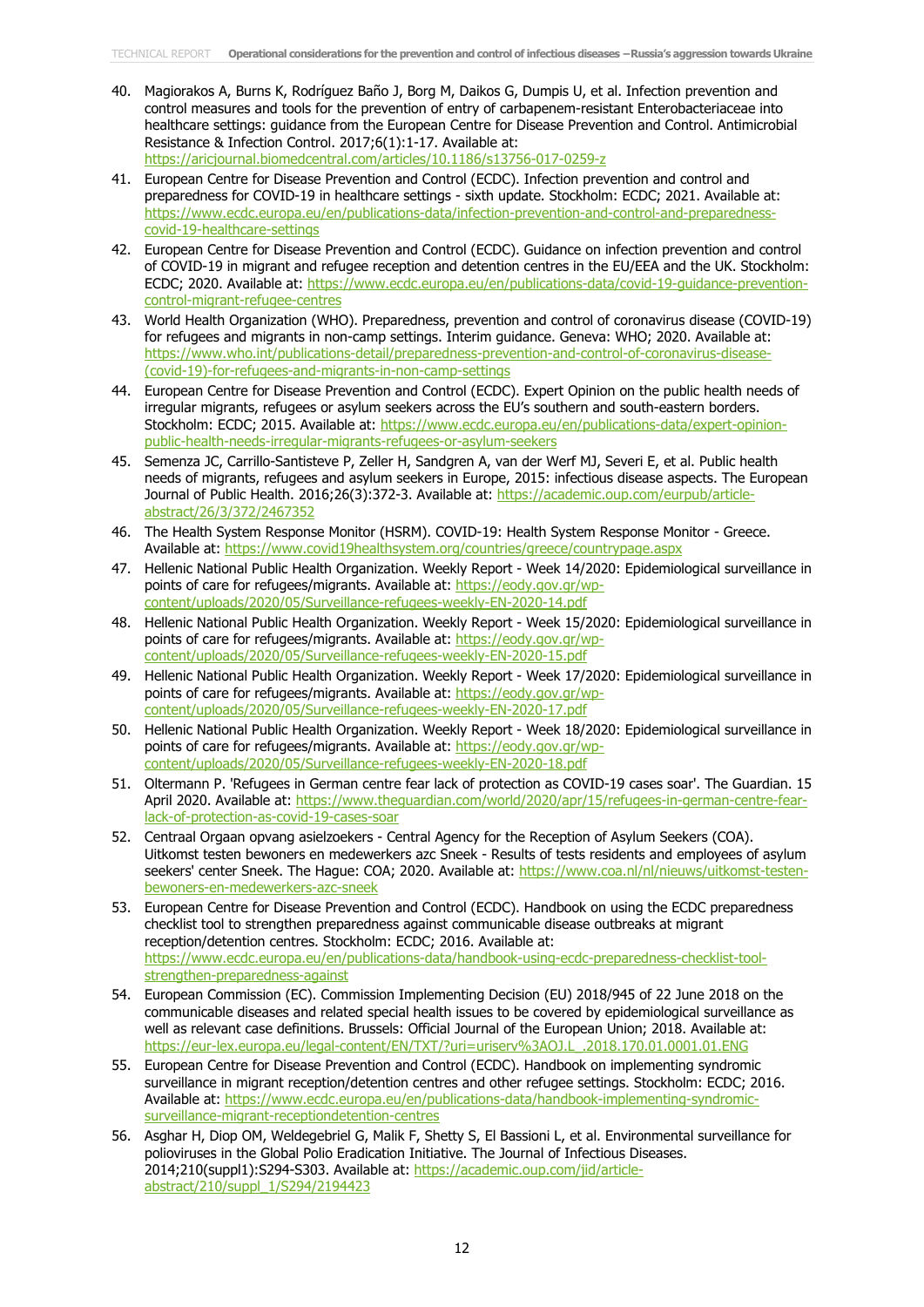- 57. Stanciole AE, Huber M. Access to health care for migrants, ethnic minorities, and asylum seekers in Europe. Vienna: European Centre for Social Welfare Policy and Research; 2009. Available at: <https://www.euro.centre.org/publications/detail/380>
- 58. Lebano A, Hamed S, Bradby H, Gil-Salmerón A, Durá-Ferrandis E, Garcés-Ferrer J, et al. Migrants' and refugees' health status and healthcare in Europe: A scoping literature review. BMC Public Health. 2020;20(1):1-22. Available at:<https://link.springer.com/article/10.1186/s12889-020-08749-8>
- 59. World Health Organization (WHO). Communicating risk in public health emergencies: a WHO guideline for emergency risk communication (ERC) policy and practice. Geneva: WHO; 2017. Available at: <https://apps.who.int/iris/handle/10665/259807>
- 60. European Centre for Disease Prevention and Control (ECDC). Guidance on community engagement for public health events caused by communicable disease threats in the EU/EEA. Stockholm: ECDC; 2020. Available at: [https://www.ecdc.europa.eu/en/publications-data/guidance-community-engagement-public](https://www.ecdc.europa.eu/en/publications-data/guidance-community-engagement-public-health-events-caused-communicable-disease)[health-events-caused-communicable-disease](https://www.ecdc.europa.eu/en/publications-data/guidance-community-engagement-public-health-events-caused-communicable-disease)
- 61. European Centre for Disease Prevention and Control (ECDC). Guidance on the provision of support for medically and socially vulnerable populations in EU/EEA countries and the United Kingdom during the COVID-19 pandemic. Stockholm: ECDC; 2020. Available at: [https://www.ecdc.europa.eu/en/publications](https://www.ecdc.europa.eu/en/publications-data/guidance-medically-and-socially-vulnerable-populations-covid-19)[data/guidance-medically-and-socially-vulnerable-populations-covid-19](https://www.ecdc.europa.eu/en/publications-data/guidance-medically-and-socially-vulnerable-populations-covid-19)
- 62. European Centre for Disease Prevention and Control (ECDC). Countering online vaccine misinformation in the EU/EEA. Stockholm: ECDC; 2021. Available at: [https://www.ecdc.europa.eu/en/publications](https://www.ecdc.europa.eu/en/publications-data/countering-online-vaccine-misinformation-eu-eea)[data/countering-online-vaccine-misinformation-eu-eea](https://www.ecdc.europa.eu/en/publications-data/countering-online-vaccine-misinformation-eu-eea)
- 63. European Commission (EC), European Centre for Disease Prevention and Control (ECDC) and European Medicines Agency (EMA). European Vaccination Information Portal (EVIP) - COVID-19 vaccines. Brussels, Stockholm and Amsterdam: EC, ECDC and EMA; 2022. Available at: [https://vaccination-info.eu/en/covid-](https://vaccination-info.eu/en/covid-19/covid-19-vaccines)[19/covid-19-vaccines](https://vaccination-info.eu/en/covid-19/covid-19-vaccines)
- 64. European Centre for Disease Prevention and Control (ECDC). Behavioural insights research to support the response to COVID-19: a survey of implementation in the EU/EEA. Stockholm: ECDC; 2021. Available at: <https://www.ecdc.europa.eu/en/publications-data/behavioural-insights-research-support-response-covid-19>
- 65. Центр громадського здоров'я Міністерства охорони здоров'я України Public Health Center of the Ministry of Health of Ukraine. ЗАХВОРЮВАНІСТЬ НА ГРИП ТА ГРВІ В УКРАЇНІ - Incidence of Influenza and SARS in Ukraine. Kyiv: PHC; 2022. Available at: [https://phc.org.ua/kontrol-zakhvoryuvan/inshi-infekciyni](https://phc.org.ua/kontrol-zakhvoryuvan/inshi-infekciyni-zakhvoryuvannya/zakhvoryuvanist-na-grip-ta-grvi-v-ukraini)[zakhvoryuvannya/zakhvoryuvanist-na-grip-ta-grvi-v-ukraini](https://phc.org.ua/kontrol-zakhvoryuvan/inshi-infekciyni-zakhvoryuvannya/zakhvoryuvanist-na-grip-ta-grvi-v-ukraini)
- 66. Центр громадського здоров'я Міністерства охорони здоров'я України Public Health Center of the Ministry of Health of Ukraine. В Україні підтверджено другий випадок поліомієліту: у дворічного хлопчика - A Second case of Polio has been confirmed in Ukraine in a two-year old boy. Kyiv: PHC; 2022. Available at: [https://phc.org.ua/news/v-ukraini-pidtverdzheno-drugiy-vipadok-poliomielitu-u-dvorichnogo](https://phc.org.ua/news/v-ukraini-pidtverdzheno-drugiy-vipadok-poliomielitu-u-dvorichnogo-khlopchika)[khlopchika](https://phc.org.ua/news/v-ukraini-pidtverdzheno-drugiy-vipadok-poliomielitu-u-dvorichnogo-khlopchika)
- 67. European Centre for Disease Prevention and Control (ECDC). Overview of the implementation of COVID-19 vaccination strategies and deployment plans in the EU/EEA. Stockholm: ECDC; 2022. Available at: [https://www.ecdc.europa.eu/en/publications-data/overview-implementation-covid-19-vaccination](https://www.ecdc.europa.eu/en/publications-data/overview-implementation-covid-19-vaccination-strategies-and-deployment-plans)[strategies-and-deployment-plans](https://www.ecdc.europa.eu/en/publications-data/overview-implementation-covid-19-vaccination-strategies-and-deployment-plans)
- 68. European Centre for Disease Prevention and Control (ECDC). Tuberculosis surveillance and monitoring in Europe 2021 Stockholm: ECDC; 2021. Available at: [https://www.ecdc.europa.eu/en/publications](https://www.ecdc.europa.eu/en/publications-data/tuberculosis-surveillance-and-monitoring-europe-2021-2019-data)[data/tuberculosis-surveillance-and-monitoring-europe-2021-2019-data](https://www.ecdc.europa.eu/en/publications-data/tuberculosis-surveillance-and-monitoring-europe-2021-2019-data)
- 69. Центр громадського здоров'я Міністерства охорони здоров'я України Public Health Center of the Ministry of Health of Ukraine. Статистика з туберкульозу - Statistics on tuberculosis. Kyiv: PHC. Available at:<https://phc.org.ua/kontrol-zakhvoryuvan/tuberkuloz/statistika-z-tb>
- 70. Центр громадського здоров'я Міністерства охорони здоров'я України Public Health Center of the Ministry of Health of Ukraine. Сальмонельоз - Salmonellosis. Kyiv: PHC. Available at: <https://phc.org.ua/kontrol-zakhvoryuvan/inshi-infekciyni-zakhvoryuvannya/kishkovi-infekcii/salmoneloz>
- 71. World Health Organization (WHO). Geographic distribution of Crimean-Congo Haemorrhagic Fever. Geneva: WHO; 2017. Available at: [https://www.who.int/emergencies/diseases/crimean-congo-haemorrhagic](https://www.who.int/emergencies/diseases/crimean-congo-haemorrhagic-fever/Global_CCHFRisk_2017.jpg?ua=1)[fever/Global\\_CCHFRisk\\_2017.jpg?ua=1](https://www.who.int/emergencies/diseases/crimean-congo-haemorrhagic-fever/Global_CCHFRisk_2017.jpg?ua=1)
- 72. Beauté J, Westrell T, Schmid D, Müller L, Epstein J, Kontio M, et al. Travel-associated hepatitis A in Europe, 2009 to 2015. Euro Surveill. 2018;23(22):1700583. Available at: <https://www.eurosurveillance.org/content/10.2807/1560-7917.ES.2018.23.22.1700583>
- 73. United Nations High Commissioner for Refugees (UNHCR). UNHCR mobilizing to aid forcibly displaced in Ukraine and neighbouring countries. Geneva: UNHCR; 2022. Available at: [https://www.unhcr.org/news/briefing/2022/3/621deda74/unhcr-mobilizing-aid-forcibly-displaced-ukraine](https://www.unhcr.org/news/briefing/2022/3/621deda74/unhcr-mobilizing-aid-forcibly-displaced-ukraine-neighbouring-countries.html)[neighbouring-countries.html](https://www.unhcr.org/news/briefing/2022/3/621deda74/unhcr-mobilizing-aid-forcibly-displaced-ukraine-neighbouring-countries.html)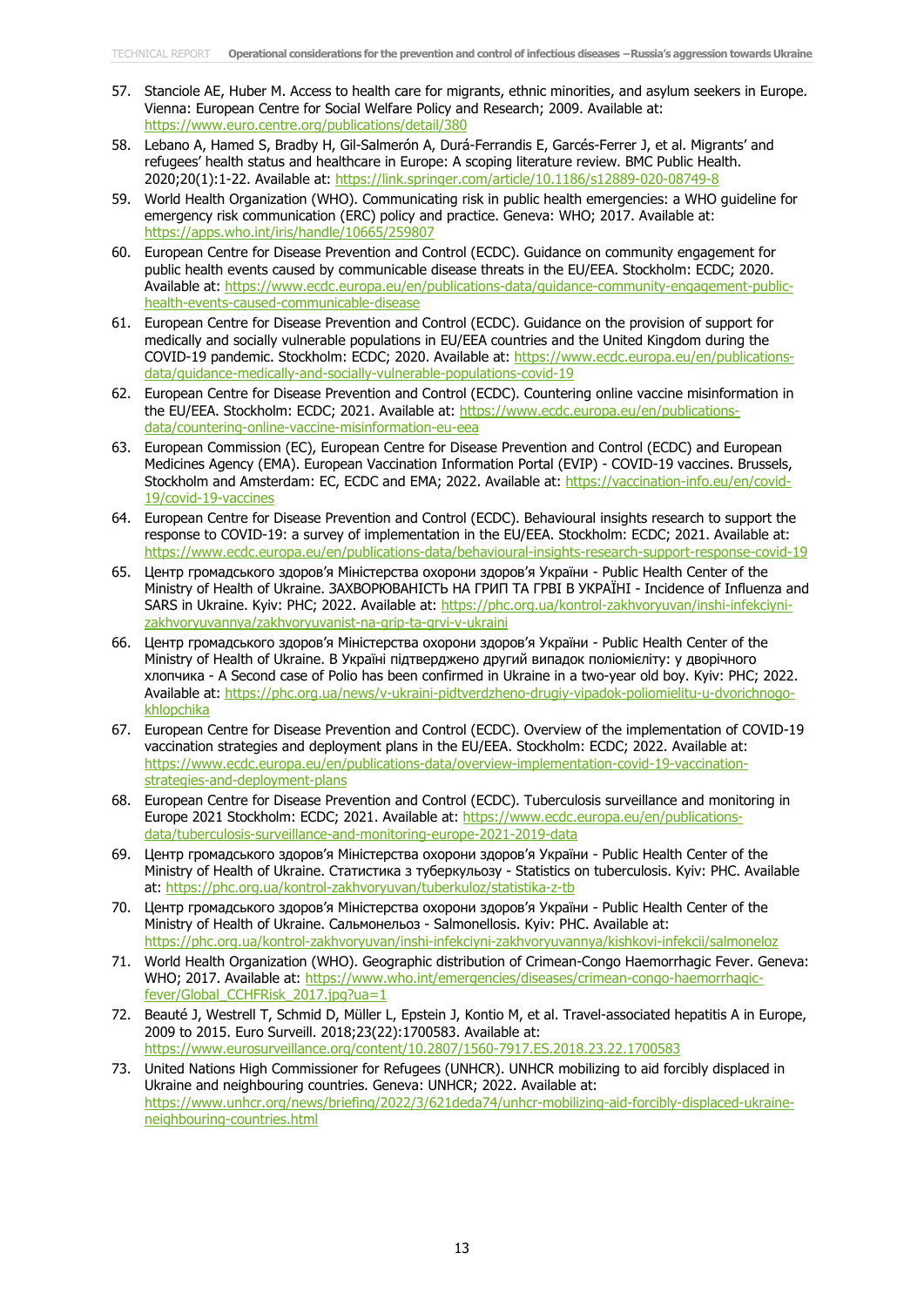# **Annex 1. Abbreviations**

| 5Cs              | Confidence, Constraints, Complacency, Calculation, and Collective responsibility |
|------------------|----------------------------------------------------------------------------------|
| AFP.             | Acute flaccid paralysis                                                          |
| AMR.             | Antimicrobial resistance                                                         |
| <b>BCG</b>       | Bacillus Calmette-Guérin                                                         |
| <b>CAESAR</b>    | Central Asian and European Surveillance of Antimicrobial Resistance              |
| <b>CCHF</b>      | Crimean-Congo haemorrhagic fever                                                 |
| COVID-19         | Coronavirus disease 2019                                                         |
| <b>DTaP</b>      | Diphtheria, Tetanus, and acellular Pertussis                                     |
| DTP              | Diphtheria, Tetanus, and Pertussis                                               |
| ЕC               | European Commission                                                              |
| <b>ECDC</b>      | European Centre for Disease Prevention and Control                               |
| EEA              | European Economic Area                                                           |
| EU               | European Union                                                                   |
| <b>HBsAg</b>     | Hepatitis B surface antigen                                                      |
| HepB3            | third dose of Hepatitis B vaccine                                                |
| <b>HIB</b>       | Haemophilus influenzae type B                                                    |
| HIV              | Human immunodeficiency virus                                                     |
| IMD.             | Invasive meningococcal disease                                                   |
| IPD.             | Invasive pneumococcal disease                                                    |
| <b>IPV</b>       | Inactivated polio vaccine                                                        |
| MDR TB           | Multi-drug resistant tuberculosis                                                |
| <b>MMR</b>       | Measles, mumps, rubella                                                          |
| MRSA             | Meticillin-resistant Staphylococcus aureus                                       |
| <b>NDM</b>       | New Delhi metallo-beta-lactamase 1                                               |
| NS.              | Not under epidemiological surveillance                                           |
| Pol <sub>3</sub> | third dose of polio vaccine                                                      |
| <b>RSV</b>       | Respiratory syncytial virus                                                      |
| SARS-CoV-2       | Severe Acute Respiratory Syndrome-Corona Virus-2                                 |
| TB               | Tuberculosis                                                                     |
| UN               | <b>United Nations</b>                                                            |
| <b>UNHCR</b>     | United Nations High Commissioner for Refugees                                    |
| XDR TB           | Extremely drug-resistant tuberculosis                                            |
| <b>WHO</b>       | World Health Organization                                                        |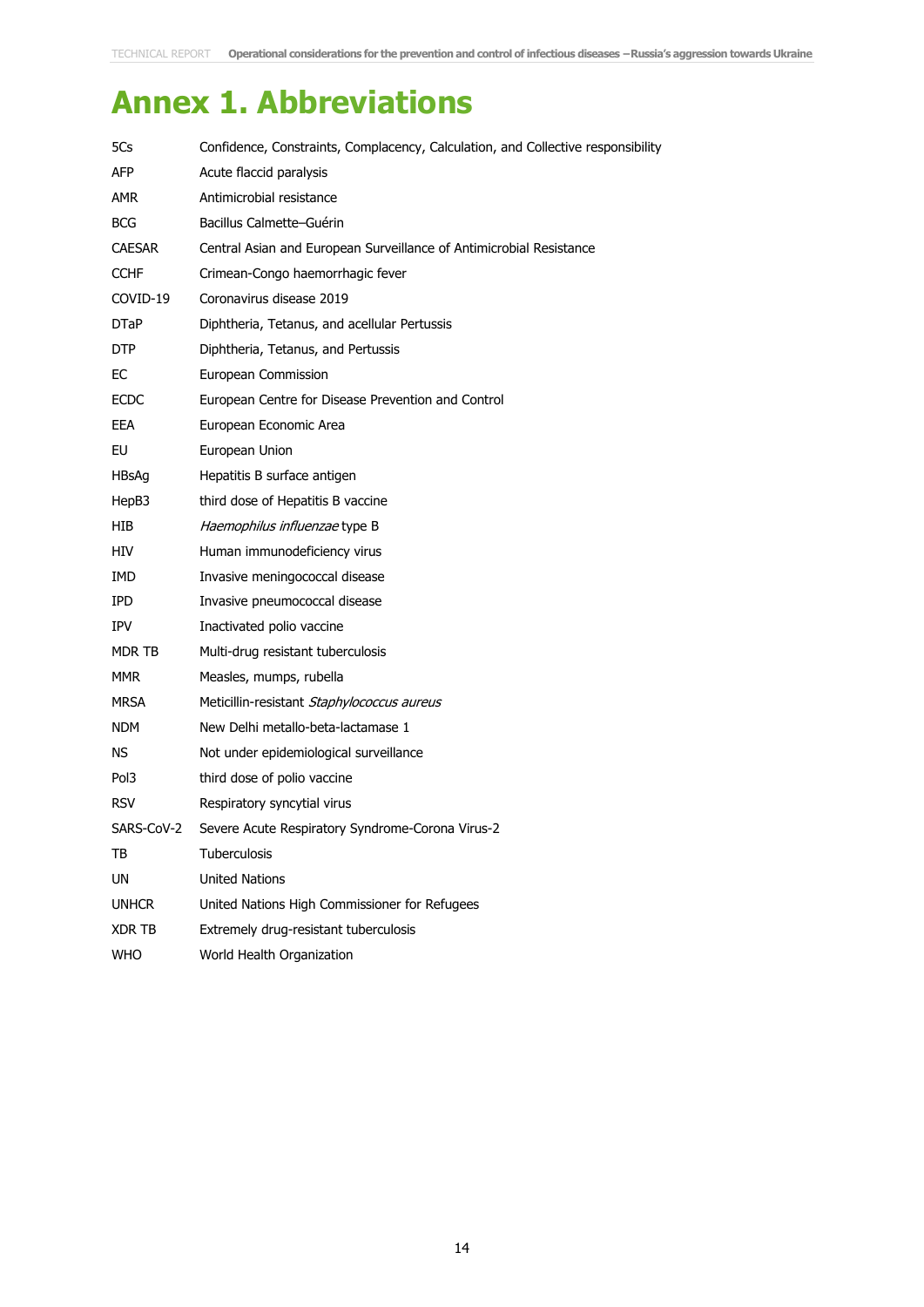# **Annex 2. Syndromes, targeted diseases and reported occurrence in the Ukrainian population**

#### **Table 3. Syndromes, targeted diseases and reported occurrence in the Ukrainian population**

| <b>Syndromes</b>                                                  | <b>Targeted diseases and</b><br>conditions (examples)                                                                                                                                                                                       | <b>Reported occurrence in Ukraine</b>                                                                                                                                                                                                                                                                                                                                                                                                                                                                                                                                                                                                                                                              | <b>Priority</b> |
|-------------------------------------------------------------------|---------------------------------------------------------------------------------------------------------------------------------------------------------------------------------------------------------------------------------------------|----------------------------------------------------------------------------------------------------------------------------------------------------------------------------------------------------------------------------------------------------------------------------------------------------------------------------------------------------------------------------------------------------------------------------------------------------------------------------------------------------------------------------------------------------------------------------------------------------------------------------------------------------------------------------------------------------|-----------------|
| Acute<br>respiratory<br>infection or<br>influenza-like<br>illness | • Seasonal influenza;<br>• RSV infection<br>$\bullet$ COVID-19;<br>• Pneumococcal disease;<br>• Legionnaires' disease;<br>• Common cold<br>(adenovirus, rhinovirus,<br>parainfluenza virus,<br>other human seasonal<br>coronaviruses, etc.) | • As of week 7, 2022 (ending 20 February 2022) the<br>level of influenza like illnesses (ILI) has exceeded the<br>epidemic levels for the 2021-2022 season, with 27.5%<br>of cases reported in children under 17 years of age<br>F651.<br>• No Legionnaires disease cases have been reported<br>in the past two years [26].<br>• High levels of community SARS-CoV-2 transmission<br>were observed in week 7, 2022. Only 35% of the<br>total population have completed a primary COVID-<br>19 vaccine course.                                                                                                                                                                                      | High            |
| Acute<br>paralysis                                                | • Acute flaccid<br>paralysis/paralytic<br>poliomyelitis;<br>• Botulism;<br>• Tetanus<br>• Other.                                                                                                                                            | • In 2021, several cases of vaccine derived polio virus<br>(VDPV) 1 and 2 were detected in Ukraine [66], of<br>these two cases with acute flaccid paralysis were<br>confirmed with VDPV2 [67]. Children under six years<br>of age are especially vulnerable to polio in Ukraine<br>$[66]$ .<br>• Cases of food-related botulism are reported annually<br>in Ukraine (100-200 cases/year, 2017-2020) with an<br>increase in May-June. Outbreaks are often related<br>to home-canned food (e.g. mushrooms, meat),<br>dried and or smoked fish [66].<br>• Tetanus has been reported in the past three years<br>with seven to 15 cases reported per year [26].                                         | High            |
| Rash and<br>fever                                                 | • Measles;<br>Rubella;<br>$\bullet$<br>Leptospirosis<br>$\bullet$<br>• Louse-borne diseases.                                                                                                                                                | • A low number of measles cases was reported in<br>2021 (n=16) after a large outbreak in 2019 with<br>over 57 000 cases. However, vulnerability to<br>measles remains, due to low vaccination coverage in<br>recent years (Table 1) [26].<br>• Similarly, cases of rubella have decreased from 0.33<br>cases per 100 000 population in 2019 to 0.05 cases<br>per 100 000 population in 2021 [26]. Vulnerability to<br>rubella remains due to low vaccination coverage.<br>• A low incidence of leptospirosis was reported in<br>2020 and 2021: 0.29 cases per 100 000 population<br>(approx. 120 cases per year) – a reduction by half<br>on 2019 (0.7 per 100 000 population: 295 cases)<br>[26]. | High            |
| Prolonged<br>productive<br>cough                                  | • Pulmonary tuberculosis                                                                                                                                                                                                                    | • Ukraine is a WHO high priority country for TB [68].<br>A 4.3% increase in newly registered TB cases was<br>reported in 2021, rising to 44 cases per 100 000<br>population, from 42.2 cases per 100 000 population<br>in 2020; incidence increased by 25% in children<br>$0 - 14$ years [69].                                                                                                                                                                                                                                                                                                                                                                                                     | High            |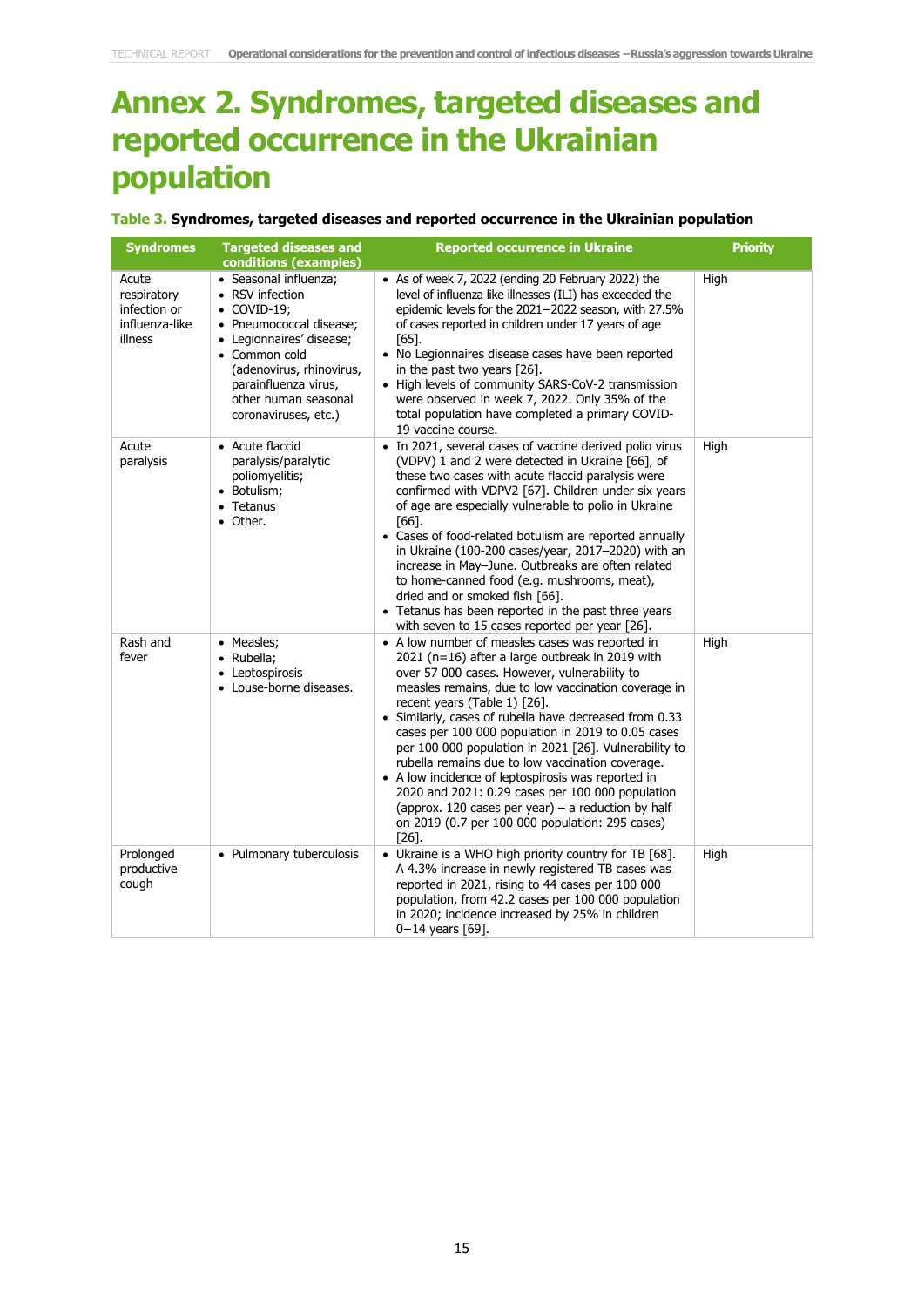#### **Table 4. Syndromes and diseases pertinent to populations living in reception centres (other than those in Table 3). See list of abbreviations in Annex 1**

| <b>Syndromes</b>                  | <b>Targeted diseases and</b><br>conditions (examples)                                                                    | <b>Reported occurrence in Ukraine</b>                                                                                                                                                                                                                                                                                                                                                                                                                                                                                                                                   | <b>Priority</b>                              |
|-----------------------------------|--------------------------------------------------------------------------------------------------------------------------|-------------------------------------------------------------------------------------------------------------------------------------------------------------------------------------------------------------------------------------------------------------------------------------------------------------------------------------------------------------------------------------------------------------------------------------------------------------------------------------------------------------------------------------------------------------------------|----------------------------------------------|
| Bloody<br>diarrhoea               | • STEC/VTEC;<br>• Shigellosis.                                                                                           | • 200-300 shigellosis cases reported annually in the past<br>two years [26].                                                                                                                                                                                                                                                                                                                                                                                                                                                                                            | High                                         |
| Non-bloody<br>gastroenterit<br>is | · Viral gastroenteritis;<br>• Cholera;<br>• Campylobacteriosis;<br>• Cryptosporidiosis;<br>· Salmonellosis;<br>COVID-19. | • Very low incidence of cholera (one case in 2019).<br>• Decreasing number of cryptosporidiosis has been<br>reported between 2019 and 2021 (45, 24 and 11<br>cases, respectively), however laboratory capacity is<br>unknown even though this is a notifiable disease in<br>Ukraine. Low reported incidence of campylobacteriosis<br>(0.37 per 100 000 in 2019, 2020, 2021) [26].<br>• Incidence of Salmonellosis increases in summer<br>months in Ukraine, with annual peaks seen in<br>July-August. Annual incidence has been stable in the<br>period 2015-2019 [70]. | High                                         |
| Meningitis,<br>encephalitis       | $\bullet$ IMD;<br>$\bullet$ IPD;<br>• Viral meningitis.                                                                  |                                                                                                                                                                                                                                                                                                                                                                                                                                                                                                                                                                         | Medium to high                               |
| Lymphadenit<br>is with fever      | • Diphtheria;<br>· Tularaemia;<br>• Plague;<br>• Louse-borne diseases<br>• Others.                                       | • In the period 2019-2021 0-3 cases of tularaemia were<br>reported.<br>• No cases of diphtheria were reported in 2019-2021<br>[26]. The risk of diphtheria remains, due to lower<br>vaccination coverage in recent years.                                                                                                                                                                                                                                                                                                                                               | Medium                                       |
| Sepsis or<br>unexplained<br>shock | • Includes all infections<br>causing sepsis, severe<br>sepsis or septic shock.                                           | $\bullet$ NS                                                                                                                                                                                                                                                                                                                                                                                                                                                                                                                                                            |                                              |
| Fever and<br>bleeding             | • Crimean-Congo<br>haemorrhagic fever<br>(CCHF) and other<br>arboviral diseases.                                         | • Small numbers of cases of CCHF reported. There is<br>virological or serological evidence and vector presence<br>in Ukraine [71].                                                                                                                                                                                                                                                                                                                                                                                                                                      | Low,<br>due to currently<br>low temperatures |
| Acute<br>jaundice                 | • Acute viral hepatitis                                                                                                  | • Reported rate of travel-associated hepatitis A in<br>travellers returning from European non-EU countries<br>(including Ukraine) is approximately five times higher<br>than that in travellers returning from EU countries<br>$[72]$ .<br>• Acute hepatitis B cases:<br>- 2020 1.74 per 100 000 (731)<br>$-2021$ 1.22 per 100 000 (508)<br>• Acute hepatitis C cases:<br>- 2020 0.68 per 100 000 (287)<br>$-20210.60$ per 100 000 (252)<br>• Chronic viral hepatitis cases<br>$-2020$ 10.26 per 100 000 (4 306)<br>- 2021 10.02 per 100 000 (4 183) [26,73]            | Medium                                       |
| <b>Skin</b><br>parasites          | • Scabies<br>$\bullet$ Lice.                                                                                             | <b>NS</b>                                                                                                                                                                                                                                                                                                                                                                                                                                                                                                                                                               | High in crowded<br>settings                  |
| Unexplained<br>deaths             | • Many infections<br>including COVID-19 and<br>possibly intentional<br>release of pathogens<br>• Non-infectious causes.  | <b>NS</b>                                                                                                                                                                                                                                                                                                                                                                                                                                                                                                                                                               | Low                                          |

\*NS: not under epidemiological surveillance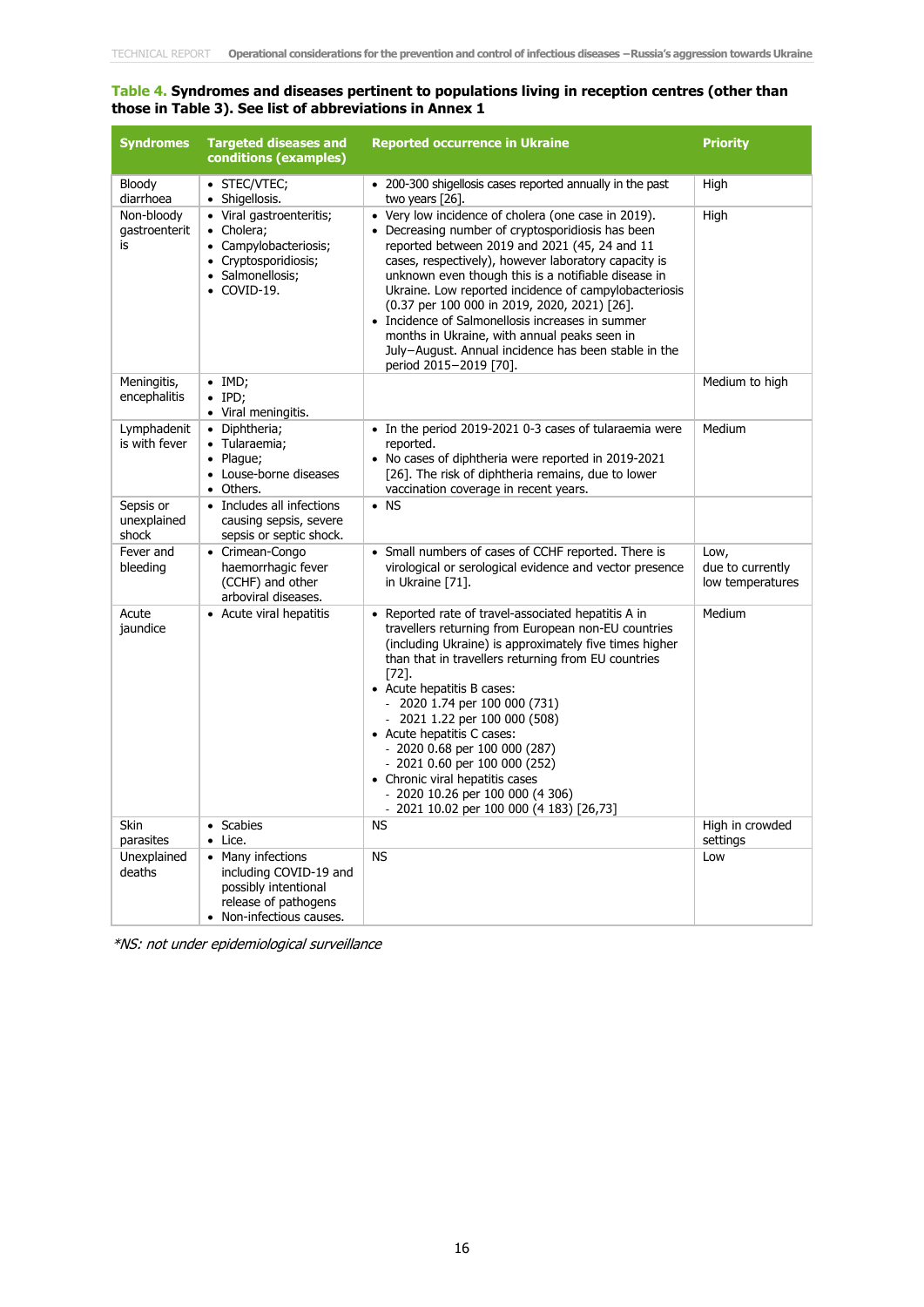# **Annex 3. Infographics to aid with differential diagnosis and decisions on vaccinations**

| Infectious diseases to be considered for<br>differential diagnosis among displaced people<br>in addition to the more common causes for clinical presentations |                                                                                                                                                                                                                 |  |  |  |
|---------------------------------------------------------------------------------------------------------------------------------------------------------------|-----------------------------------------------------------------------------------------------------------------------------------------------------------------------------------------------------------------|--|--|--|
| <b>Clinical presentation</b>                                                                                                                                  | <b>Differential diagnosis</b><br>to consider                                                                                                                                                                    |  |  |  |
| <b>Fever</b>                                                                                                                                                  | <b>COVID-19</b><br><b>Typhoid fever</b><br><b>Malaria</b><br><b>Louse-borne diseases</b><br><b>Visceral leishmaniasis</b><br><b>Arbovirus infections (seasonal)</b>                                             |  |  |  |
| <b>Respiratory</b><br>symptoms                                                                                                                                | $COVID-19$<br><b>Tuberculosis</b><br><b>Influenza</b>                                                                                                                                                           |  |  |  |
| <b>Gastrointestinal</b><br>symptoms                                                                                                                           | <b>COVID-19</b><br><b>Cholera</b><br><b>Typhoid fever</b><br><b>Shigellosis</b><br><b>Amoebic colitis</b><br><b>Helminthiasis:</b><br>ascaris, whipworm, hookworm                                               |  |  |  |
| <b>Sores</b>                                                                                                                                                  | <b>Scabies</b><br><b>Cutaneous leishmaniasis</b><br><b>Cutaneous diphtheria</b>                                                                                                                                 |  |  |  |
| <b>Skin rash</b>                                                                                                                                              | Measles<br><b>Rubella</b><br><b>Louse-borne diseases</b><br><b>Scabies</b>                                                                                                                                      |  |  |  |
| <b>Meningitis and other</b><br>neurological syndromes                                                                                                         | <b>Invasive bacterial diseases</b><br>(Neisseria meningitidis,<br><b>Haemophilus influenzae</b><br>type b and Streptococcus pneumoniae)<br><b>Poliomyelitis</b><br><b>Rabies</b><br><b>Arbovirus infections</b> |  |  |  |

Link for download: [https://www.ecdc.europa.eu/en/publications-data/infographic-infectious-diseases-considered-for](https://eur02.safelinks.protection.outlook.com/?url=https%3A%2F%2Fwww.ecdc.europa.eu%2Fen%2Fpublications-data%2Finfographic-infectious-diseases-considered-for-differential-diagnosis-displaced-people&data=04%7C01%7C%7C5e38d05803844247ccb008da0021d37f%7C6ad73702409c4046ae59cc4bea334507%7C0%7C0%7C637822442531314677%7CUnknown%7CTWFpbGZsb3d8eyJWIjoiMC4wLjAwMDAiLCJQIjoiV2luMzIiLCJBTiI6Ik1haWwiLCJXVCI6Mn0%3D%7C3000&sdata=uLb2wbbb62riOMnneGFHu0eUV02rlAS8EXBBMtbOhWE%3D&reserved=0)[differential-diagnosis-displaced-people](https://eur02.safelinks.protection.outlook.com/?url=https%3A%2F%2Fwww.ecdc.europa.eu%2Fen%2Fpublications-data%2Finfographic-infectious-diseases-considered-for-differential-diagnosis-displaced-people&data=04%7C01%7C%7C5e38d05803844247ccb008da0021d37f%7C6ad73702409c4046ae59cc4bea334507%7C0%7C0%7C637822442531314677%7CUnknown%7CTWFpbGZsb3d8eyJWIjoiMC4wLjAwMDAiLCJQIjoiV2luMzIiLCJBTiI6Ik1haWwiLCJXVCI6Mn0%3D%7C3000&sdata=uLb2wbbb62riOMnneGFHu0eUV02rlAS8EXBBMtbOhWE%3D&reserved=0)